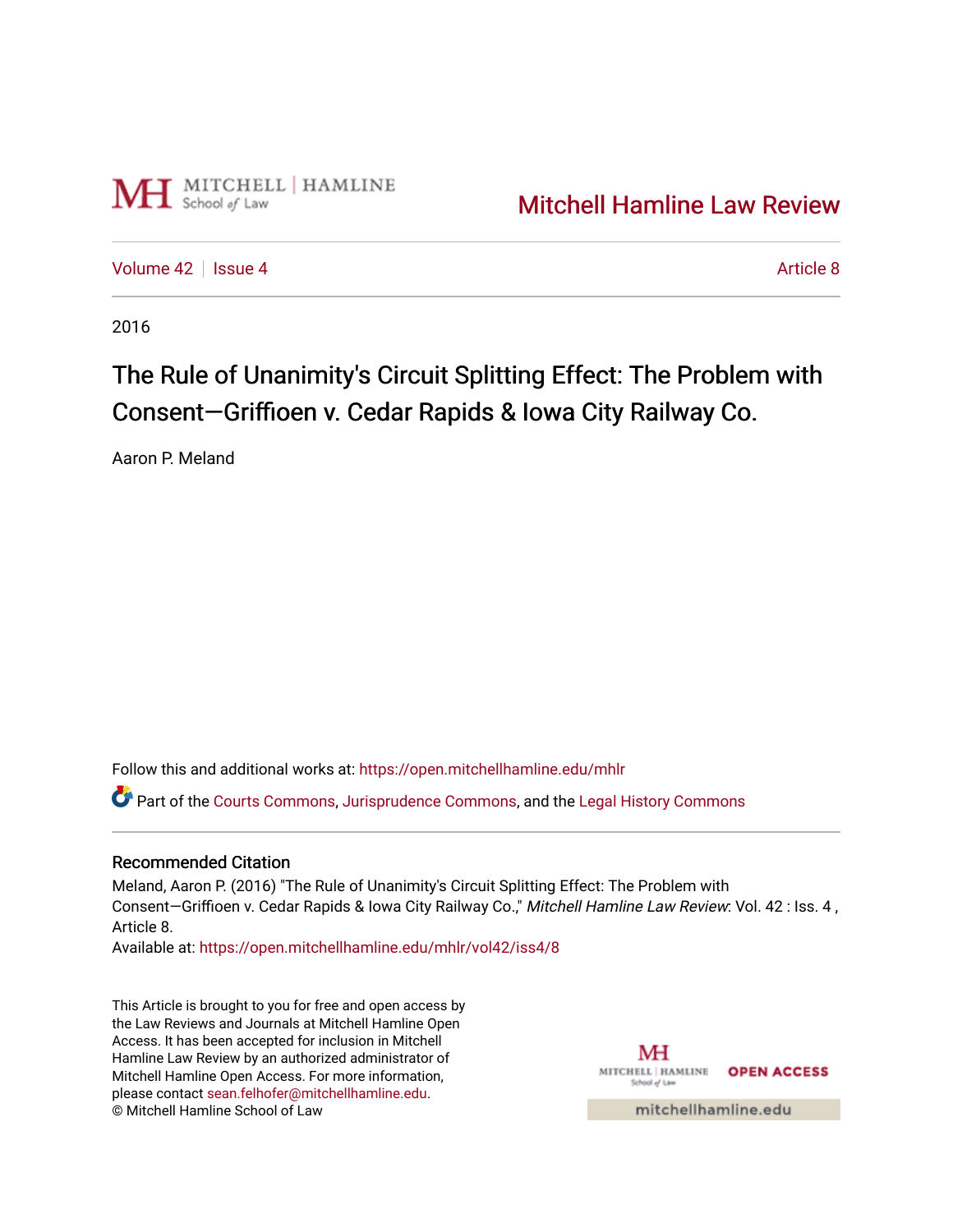# **THE RULE OF UNANIMITY'S CIRCUIT SPLITTING EFFECT: THE PROBLEM WITH CONSENT—***GRIFFIOEN V. CEDAR RAPIDS & IOWA CITY RAILWAY CO.*

Aaron P. Meland†

| Ι.   |                                                                      |
|------|----------------------------------------------------------------------|
| II.  |                                                                      |
|      | А.                                                                   |
|      | В.                                                                   |
|      | 1. History of the Unanimity Requirement of the Eighth                |
|      | Circuit and Other Circuits Adopting the Sole Consent                 |
|      |                                                                      |
|      | The First-Served Defendant Rule 1273<br>$\mathfrak{a}.$              |
|      | $b_{\cdot}$                                                          |
|      | The Last-Served Defendant Rule 1275                                  |
|      | History of the Circuit Courts as It Relates to Giving<br>$C_{\cdot}$ |
|      |                                                                      |
|      | 1. A Sole Defendant Can "Vouch" for the Consent of Its               |
|      | Codefendants in a Motion to Remove to Federal Court. 1277            |
|      | A Single Defendant Cannot Give Consent for Its<br>2.                 |
|      | Codefendants in a Motion to Remove to Federal Court. 1279            |
| III. |                                                                      |
|      | Facts, Procedure, and Holding of the Splitting Seventh<br>A.         |
|      |                                                                      |
|      | Facts, Procedure, and Holding of Griffioen 1283<br>В.                |
| IV.  |                                                                      |
|      | А.                                                                   |
|      | Implications of the Model Rules of Professional Conduct  1290<br>В.  |
|      | C.                                                                   |
| V.   |                                                                      |

† J.D. Candidate, Mitchell Hamline School of Law, 2017; BBA, Business Economics, University of North Dakota, 2013. The author would like to extend a special thank you to his colleagues at the *Mitchell Hamline Law Review* for their effort in helping to improve this article.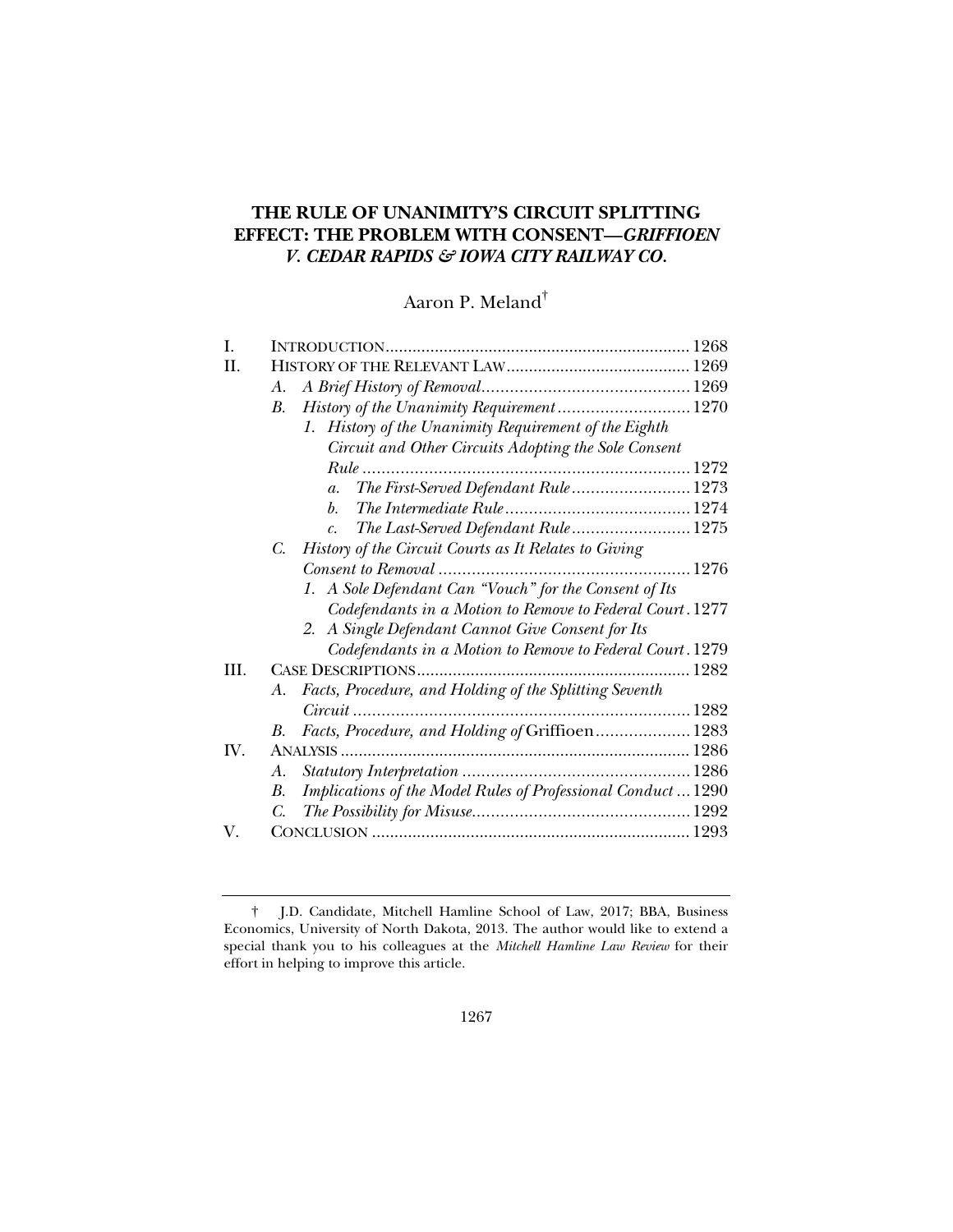#### I. INTRODUCTION

In *Griffioen v. Cedar Rapids & Iowa City Railway. Co.*,<sup>1</sup> the Eighth Circuit split from two circuit courts when it adopted a new stance on the rule of unanimity, $^{2}$  dealing with removal<sup>3</sup> based on a federal question.<sup>4</sup> Specifically, the court strayed from its prior precedent<sup>5</sup> when it held that representation in a removing defendant's notice—stating that its codefendants consented to the removal satisfies the United States Code's unanimity requirement. As part of its reasoning, the Eighth Circuit held that because the defendant who gives consent on behalf of the codefendants is subject to Rule 11 sanctions,<sup>7</sup> policy considerations support the validity of the consent.<sup>8</sup>

This note begins by exploring the history, development, and construction of removal and the rule of unanimity in the United States.<sup>9</sup> The note will then discuss the development of the rule of unanimity's consent requirement as it has been used by the circuit

 4. *See Griffioen*, 785 F.3d at 1186–88 (explaining that the Eighth Circuit will now split away from the Seventh Circuit's decision in *Roe v. O'Donohue*, 38 F.3d 298, 301 (7th Cir. 1994) as well as the Fifth Circuit's decision in *Getty Oil Corp. v. Insurance Co. of North America*, 841 F.2d 1254 (5th Cir. 1988)).

 5. *See* Christiansen v. W. Branch Cmty. Sch. Dist., 674 F.3d 927, 933 (8th Cir. 2012) ("We also emphasize that non-removing defendants who wish to evince consent to removal should either sign the notice of removal or file a timely and unequivocal consent to such course of conduct.").

6. *See Griffioen*, 785 F.3d at 1188.

 8. *Griffioen*, 785 F.3d at 1187 ("The potential for Rule 11 sanctions and a codefendant's opportunity to alert the court to any falsities in the removing defendant's notice serve as safeguards to prevent removing defendants from making false representations of unanimous consent and forcing codefendants into a federal forum against their will.").

9. *See infra* Part II.

 <sup>1. 785</sup> F.3d 1182 (8th Cir. 2015).

 <sup>2.</sup> *See* 28 U.S.C. § 1446(b)(2)(A) (2012). The rule of unanimity requires all defendants to join in or consent to removal from a state court on any civil action. *Id.* 

 <sup>3. &</sup>quot;Removal" is the process of allowing a defendant who has been sued in state court the opportunity to "substitute a federal forum for the state court originally selected by the plaintiff." 14B CHARLES ALAN WRIGHT ET AL., FEDERAL PRACTICE AND PROCEDURE § 3721 (4th ed. 2008).

 <sup>7.</sup> *See* FED. R. CIV. P. 11 (explaining that sanctions may result when a party submits a pleading or motion to the court that includes assertions that lack evidentiary support).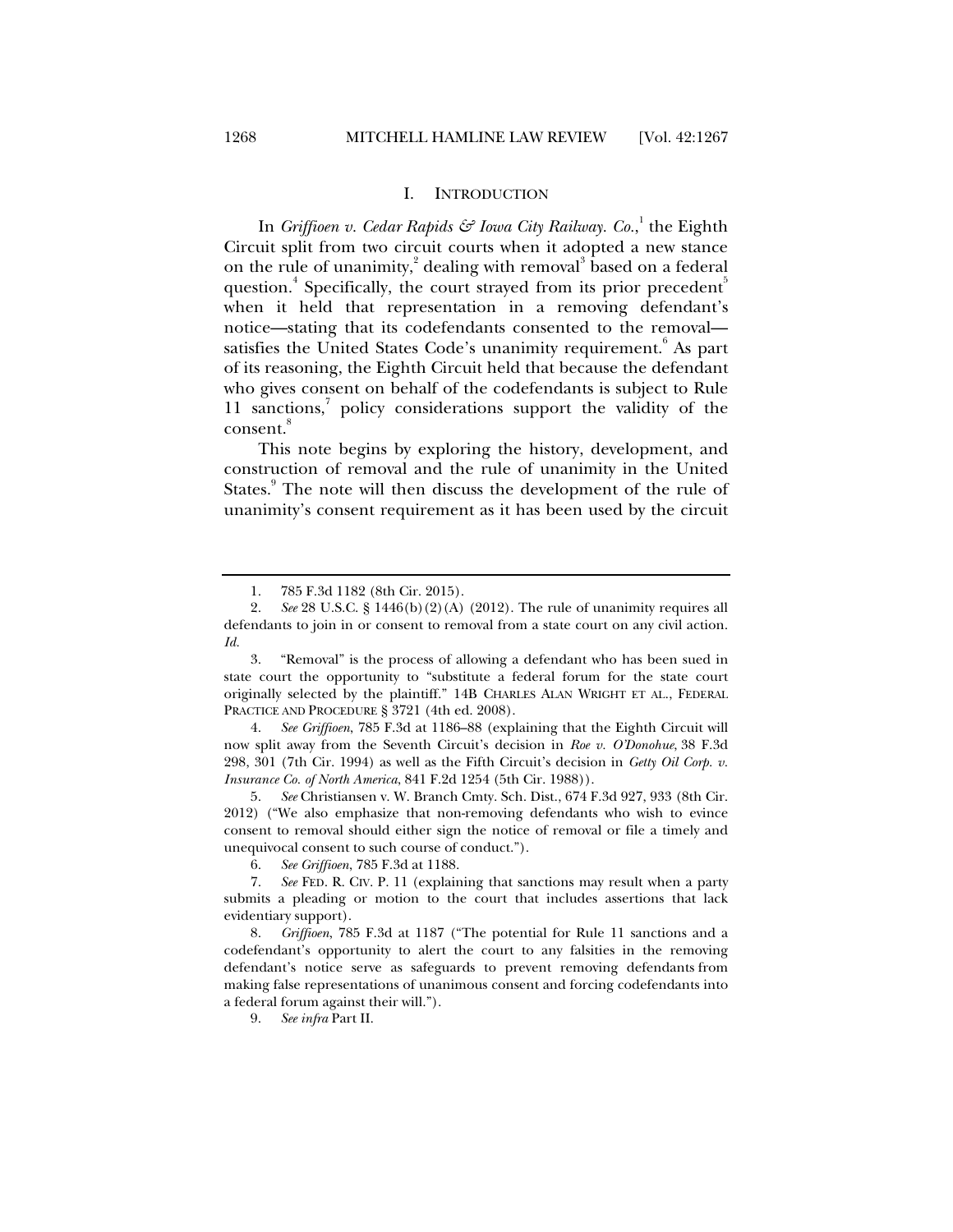courts.<sup>10</sup> Next, this note will analyze an important case from the splitting Seventh Circuit court.<sup>11</sup> Following the reasoning of the Seventh Circuit, this note will explain the facts of *Griffioen* and examine the reasoning of the majority opinion.<sup>12</sup> Next, using statutory interpretation and policy implications brought about by the Model Rules of Professional Conduct, the note will analyze the Eighth Circuit's decision, showing that the court correctly veered away from its own prior decisions and the precedent set by the Seventh Circuit when it held that a sole defendant may give consent for codefendants.<sup>13</sup> Finally, this note concludes by contending that although the Eighth Circuit's decision in *Griffioen* was correct, the holding may have paved the way for defendants to exploit the rule of unanimity in order to force a non-consenting defendant into a federal forum against his or her will.<sup>14</sup>

#### II. HISTORY OF THE RELEVANT LAW

## *A. A Brief History of Removal*

Although the U.S. Constitution makes no mention of removal,<sup>15</sup> and "[n]o procedure comparable to removal was available at English common law,"<sup>16</sup> the principle underlying removal based on federal subject matter jurisdiction has been prominent in the development of U.S. procedural law.<sup>17</sup> Over two centuries ago, in 1789, Congress enacted the first removal procedures in the United States.<sup>18</sup> Congress did not include the foundation for removal based on federal subject matter jurisdiction

- 11. *See infra* Section III.A.
- 12. *See infra* Section III.B.
- 13. *See infra* Part IV.
- 14. *See infra* Part V.

16. WRIGHT ET AL., *supra* note 3, § 3731.

 17. *See* Tristin K. Green, *Complete Preemption—Removing the Mystery from Removal*, 86 CALIF. L. REV. 363, 364 (1998) ("[Removal] has been a part of American jurisprudence for over 200 years."). *See generally* Merrell Dow Pharm. v. Thompson, 478 U.S. 804, 807–09 (1986) (discussing the history of the removal process).

 18. Act of Sept. 24, 1789, ch. 20, § 12, 1 Stat. 73; *see* Bassett & Perschbacher, *supra* note 15, at 2; Green, *supra* note 17, at 364–65.

 <sup>10.</sup> *See infra* Section II.B.

 <sup>15.</sup> *See* Debra Lyn Bassett & Rex R. Perschbacher, *The Roots of Removal*, 77 BROOK. L. REV. 1, 2 (2011) ("The United States Constitution expressly authorizes arising-under and diversity jurisdiction, without mentioning removal.").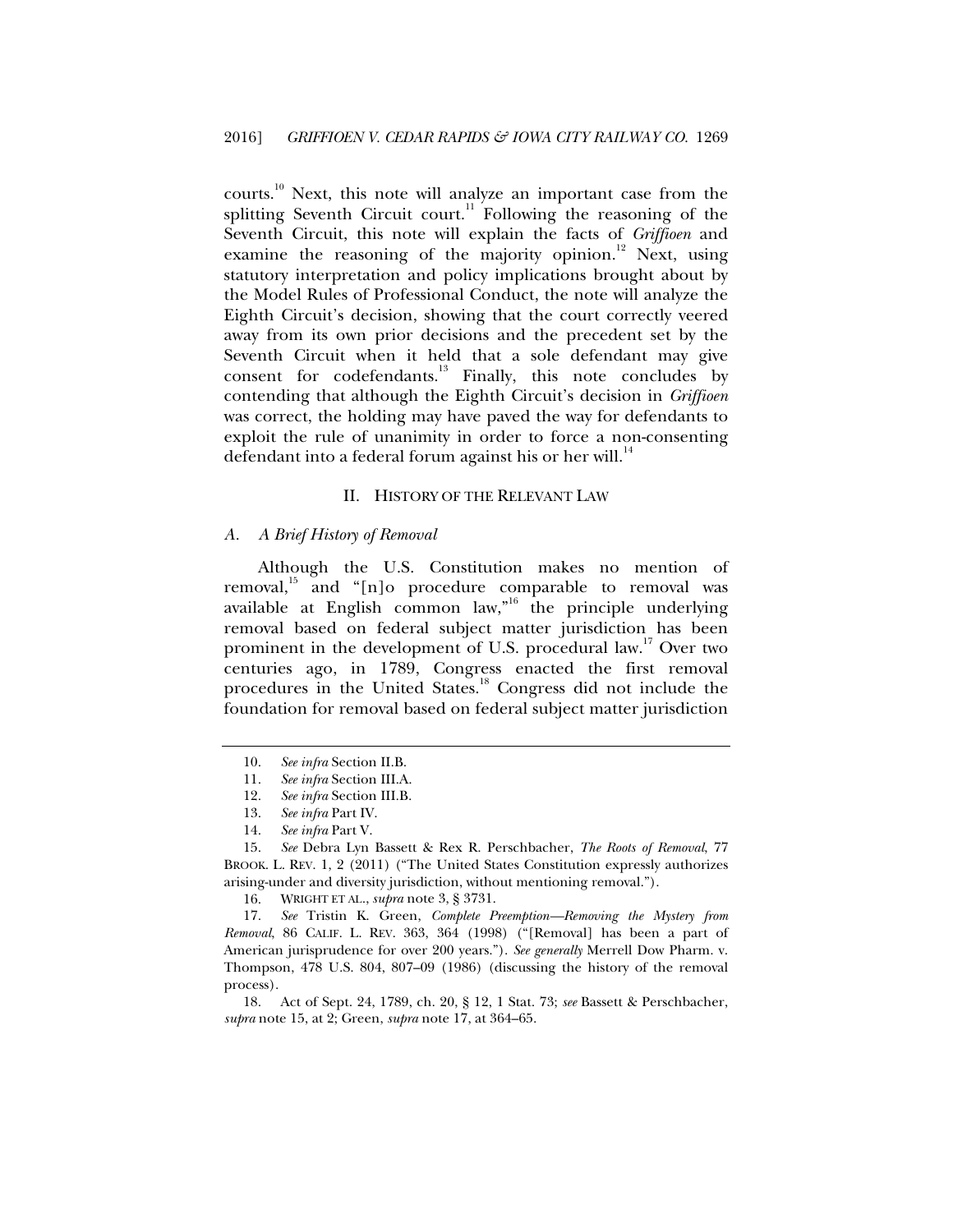at that time.<sup>19</sup> Instead, it took nearly one-hundred years until, in 1875, Congress extended removal to include claims arising under federal subject matter jurisdiction. $20$  The only current significance of the 1875 Act, granting either party the right to remove based on federal subject matter, was that it was changed by the Removal Act of 1887 only twelve years later.<sup>21</sup>

The Removal Act of 1887 provided for an important change in United States removal law when it expressly revised the provision of the 1875 Act which granted *either party* the right to remove to federal court based on federal subject matter jurisdiction.<sup>22</sup> Specifically, the Removal Act of 1887 expressly granted the *defendant* the right to remove to federal courts based on federal subject matter jurisdiction. $^{23}$  This revision, which allowed for only defendants to remove based on federal question, is the basis for the current removal statute that is in place today. $24$ 

## *B. History of the Unanimity Requirement*

In *Chicago, Rock Island & Pacific Railway Co. v. Martin*, 25 the theory of the rule of unanimity was first brought to the Supreme Court's attention.<sup>26</sup> Martin dealt with a wrongful death lawsuit

 21. *See* Adam R. Prescott, *On Removal Jurisdiction's Unanimous Consent Requirement*, 53 WM. & MARY L. REV. 235, 241 (2011).

 22. *See* Judiciary Act of 1887, ch. 373, § 2, 24 Stat. 552, 553; Prescott, *supra*  note 21, at 241; *Diversity Jurisdiction in the Federal Courts*, FED. JUD. CTR., http:// www.fjc.gov/history/home.nsf/page/jurisdiction\_diversity.html (last visited Mar. 4, 2016).

23. *See* § 2, 24 Stat. at 553; Prescott, *supra* note 21, at 241.

 <sup>19.</sup> *See* § 12, 1 Stat. 73; Green, *supra* note 17, at 365 ("In that Act, however, removal was limited to actions in diversity.").

 <sup>20.</sup> *See* Act of Mar. 3, 1875, ch. 137, § 2, 18 Stat. 470, 470–71 ("[For] any suit of a civil nature, at law or in equity, now pending or hereafter brought in any State court . . . and arising under the Constitution or laws of the United States . . . either party may . . . remove said suit into the circuit court of the United States for the proper district.").

 <sup>24.</sup> *See* 28 U.S.C § 1441 (2012) ("[A]ny civil action brought in a State court of which the district courts of the United States have original jurisdiction, may be removed by the *defendant or the defendants* . . . .") (emphasis added); Green, *supra* note 17, at 365.

 <sup>25. 178</sup> U.S. 245, 246 (1900).

 <sup>26.</sup> *See* Marie E. Chafe & Peter M. Durney, *The Rules on Removal in Multiple-Party Cases: A Reprise*, A.B.A. SEC. LITIG. (Aug. 16, 2012), http:// apps.americanbar.org/litigation/committees/masstorts/articles/summer2012 -0812-rules-removal-multiple-party-cases-reprisal.html.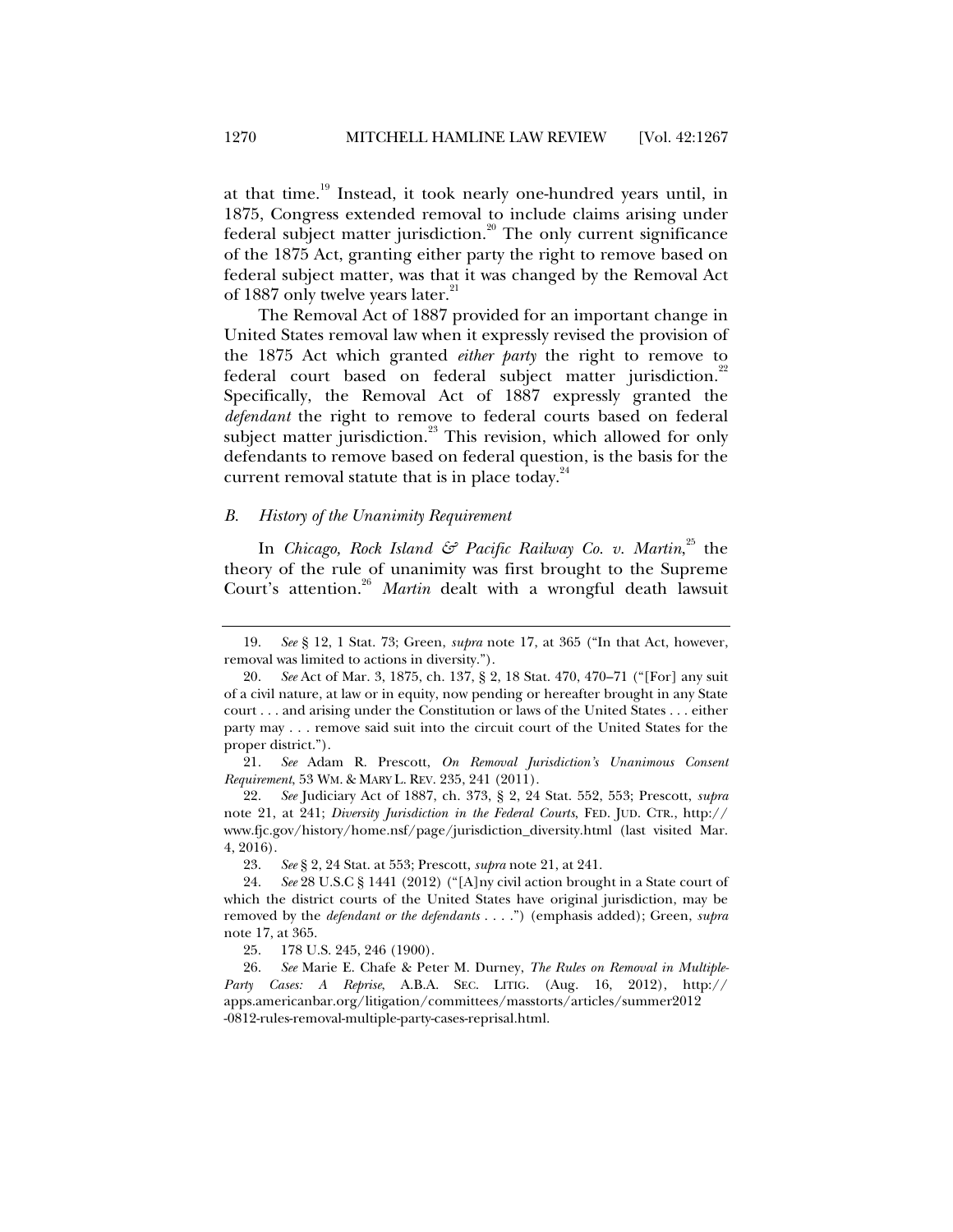against two railroad companies. $27$  One of the defendant railway companies—Union Pacific Railway Company—sought to remove the action from Kansas state court to federal court.<sup>28</sup> The remaining defendant-Chicago, Rock Island, & Pacific Railroad Company-did not join in the removal.<sup>29</sup> This circumstance presented the Court with a difficult question: "[W]hether it was necessary for the Chicago, Rock Island, & Pacific Railroad Company, defendant, to join in the application of its codefendants, the receivers of the Union Pacific Railway Company, to effect a removal to the circuit court."<sup>30</sup> Ultimately, the Court held that "a removal could not be effected unless all the parties on the same side of the controversy united in the petition."<sup>31</sup> This holding thus brought about the notion that, in a case involving multiple defendants, each defendant must join in the removal.

The principle of unanimity in removal motions existed as merely case law until 2011, when President Obama signed into law the Federal Courts Jurisdiction and Venue Clarification Act of  $2011.^{32}$  One of the purposes of this Act was to "make several changes to judicial procedures, including the determination of original jurisdiction and court venue for certain types of cases."<sup>33</sup> Importantly, this Act expressly codified the requirement of unanimity among multiple defendants in a removal motion.<sup>34</sup> Section 1446 of the United States Code states: "When a civil action is removed solely under section  $1441(a)$ , all defendants who have been properly joined and served *must join in or consent to the removal* of the action.'

 32. *See* Federal Courts Jurisdiction and Venue Clarification Act of 2011, Pub. L. No. 112-63, 125 Stat. 758 (codified as amended at 28 U.S.C. § 1446); Jayne S. Ressler, *Removing Removal's Unanimity Rule*, 50 HOUS. L. REV. 1391, 1392 (2013).

 <sup>27.</sup> *See Martin*, 178 U.S. at 246.

 <sup>28.</sup> *See id.*

 <sup>29.</sup> *See id.* The Supreme Court did not explain why Chicago, Rock Island, & Pacific Railroad Company did not consent to removal. *Id.* 

 <sup>30.</sup> *Id.* 

 <sup>31.</sup> *Id.* at 248.

 <sup>33.</sup> H.R. REP. NO. 112-10, at 4 (2011).

 <sup>34.</sup> *See* 28 U.S.C. § 1446(b)(2)(A) (2012).

 <sup>35.</sup> *Id.* (emphasis added).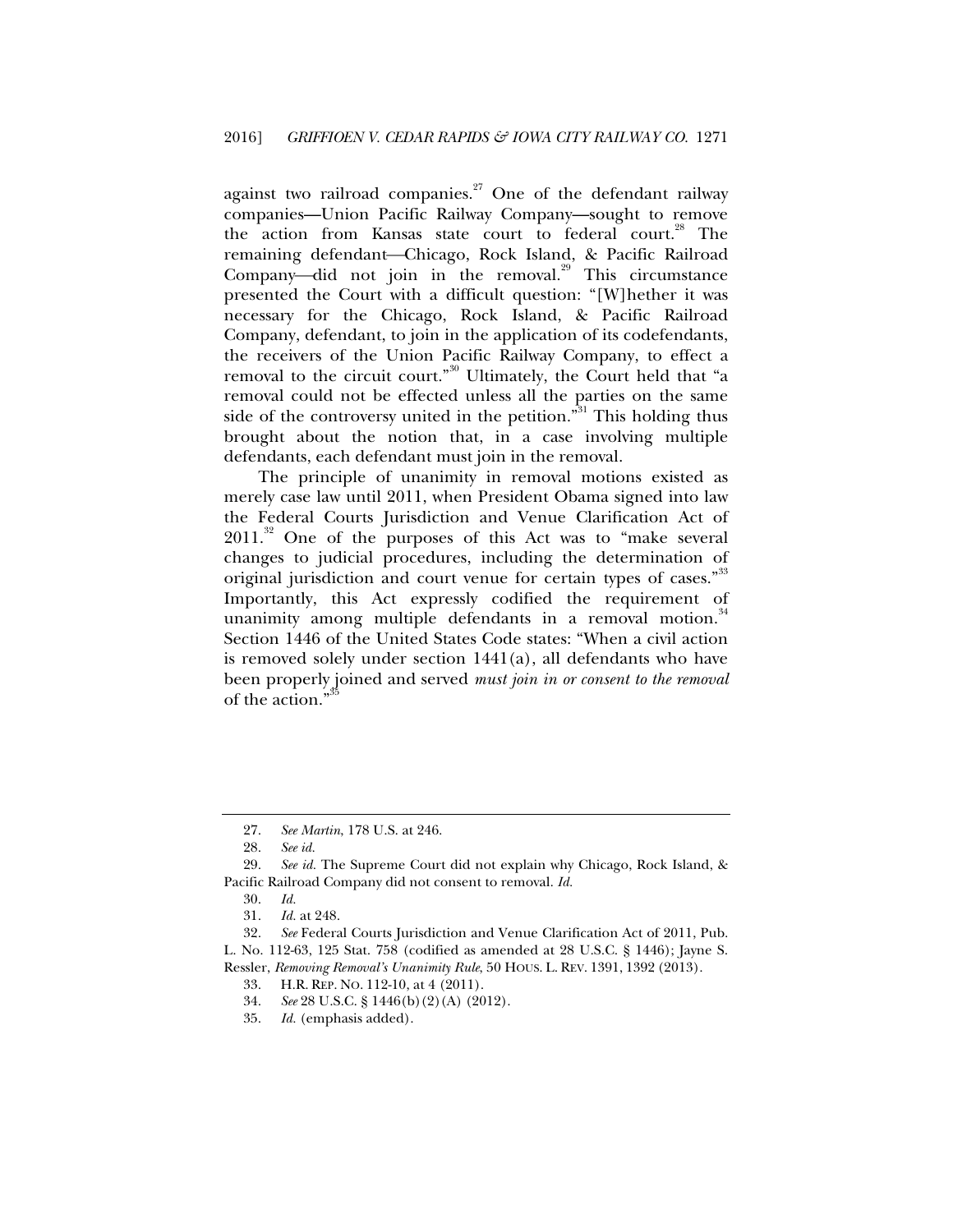## *1. History of the Unanimity Requirement of the Eighth Circuit and Other Circuits Adopting the Sole Consent Rule*

Much of the debate surrounding the rule of unanimity does not deal directly with the notion of whether *each* defendant is required to submit some form of consent to removal. Instead, the major issue that courts have struggled with historically has been when the thirty-day time frame that allows for consent is to commence.36 Prior to the Jurisdiction and Venue Clarification Act of  $2011$ ,<sup>37</sup>, the codification of the removal statute was as follows:

The notice of removal of a civil action or proceeding *shall be filed within thirty days after the receipt by the defendant*, through service or otherwise, of a copy of the initial pleading setting forth the claim for relief upon which such action or proceeding is based, *or within thirty days after the service of summons upon the defendant* if such initial pleading has then been filed in court and is not required to be served on the defendant, whichever period is shorter.

If the case stated by the initial pleading is not removable, a notice of removal may be filed within thirty days after receipt by the defendant, through service or otherwise, of a copy of an amended pleading, motion, order or other paper from which it may first be ascertained that the case is one which is or has become removable, except that a case may not be removed on the basis of jurisdiction conferred by section 1332 of this title more than 1 year after commencement of the action.<sup>3</sup>

As the language of the former statute suggests, there is ambiguity in determining how this statute would apply when there are multiple defendants.<sup>39</sup> Should the thirty-day countdown that

 <sup>36.</sup> Ressler, *supra* note 32, at 1402 ("The unanimity rule complicated the calculation of the thirty-day requirement when there were multiple defendants, because there were no directives as to when the removal clock began . . . . The absence of clear congressional guidelines created tremendous procedural difficulty for the judiciary. Judges expressed concern that the rules 'force them to waste time determining jurisdictional issues at the expense of adjudicating underlying litigation.'" (quoting H.R. Rep. No. 112-10, at 4)).

 <sup>37.</sup> Federal Courts Jurisdiction and Venue Clarification Act of 2011, Pub. L. No. 112-63, 125 Stat. 758 (codified as amended at 28 U.S.C. § 1446).

 <sup>38. 28</sup> U.S.C. § 1446(b) (2006) (emphasis added).

 <sup>39.</sup> *See* Bassett & Perschbacher, *supra* note 15, at 8 ("The removal statutes are silent as to how to reconcile the thirty-day time limit with differences in the timing of service of multiple defendants.").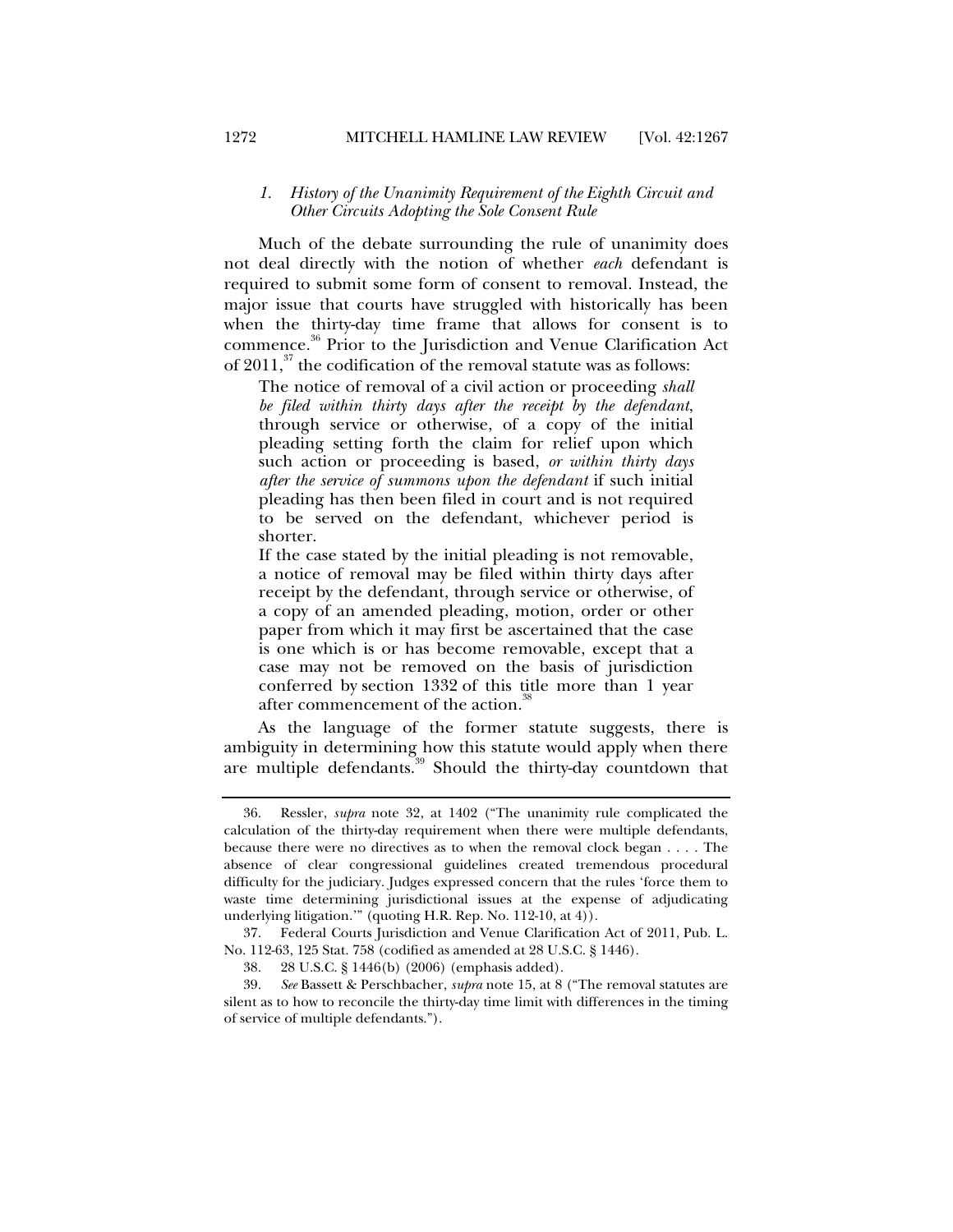allows for a notice of removal start when the first defendant is served with the complaint? Or should the countdown begin when the final defendant is served with the complaint? Or should some other interpretation prevail?

In order to help resolve this ambiguity, the courts developed three different rules for interpreting how to comply with the statute: (1) the first-served defendant rule, (2) the intermediate rule, and (3) the last-served defendant rule.<sup>40</sup> "The significance of these rules stems from their connection to still another judicially created rule—the rule of unanimity."<sup>41</sup>

#### *a. The First-Served Defendant Rule*

Under the first-served defendant rule, the time frame for allowing a defendant to file a motion to remove to federal court begins the day that the first defendant is served and continues for thirty days thereafter.<sup>42</sup> Therefore, any subsequent defendant served with a complaint *after* the first-served defendant has the same amount of time remaining to file a motion to remove as the first-served defendant, which would ultimately be less than thirty days.<sup>43</sup>

The theory of the first-served defendant rule has been met with some criticism.<sup>44</sup> Under the first-served defendant rule, subsequent defendants may not have the opportunity to convince the first-served defendant that removal is the proper course of action.45 Additionally, plaintiffs may intentionally wait to serve the

 44. *See* Paul E. Lund, *The Timeliness of Removal and Multiple-Defendant Lawsuits*, 64 BAYLOR L. REV. 50, 66 (2012) (citing *Brown*, 792 F.2d at 482).

 45. WRIGHT ET AL., *supra* note 3, § 3731 ("[W]hen some of the defendants are served after the first-served defendant has failed to exercise its removal right

 <sup>40.</sup> *See id.*; Ressler, *supra* note 32, at 1402–03.

 <sup>41.</sup> Bassett & Perschbacher, *supra* note 15, at 8 (citing Scott R. Haiber, *Removing the Bias Against Removal*, 53 CATH. U. L. REV. 609, 648–49 (2004)).

 <sup>42.</sup> *See* WRIGHT ET AL., *supra* note 3, § 3731; Ressler, *supra* note 32, at 1403.

 <sup>43.</sup> Brown v. Demco, Inc., 792 F.2d 478, 481 (5th Cir. 1986) ("The general rule, however, is that '[i]f the first served defendant abstains from seeking removal or does not effect a timely removal, subsequently served defendants cannot remove . . . due to the rule of unanimity among defendants which is required for removal.'" (quoting 1A JAMES W. MOORE, MOORE'S FEDERAL PRACTICE ¶ 0.168, at 586–87 (2d ed. 1985)); *see* WRIGHT ET AL., *supra* note 3, § 3731 ("[A] failure of the first defendant served in the state court action to file a notice of removal with the district court within 30 days of service will prevent all subsequently served defendants from removing the action.").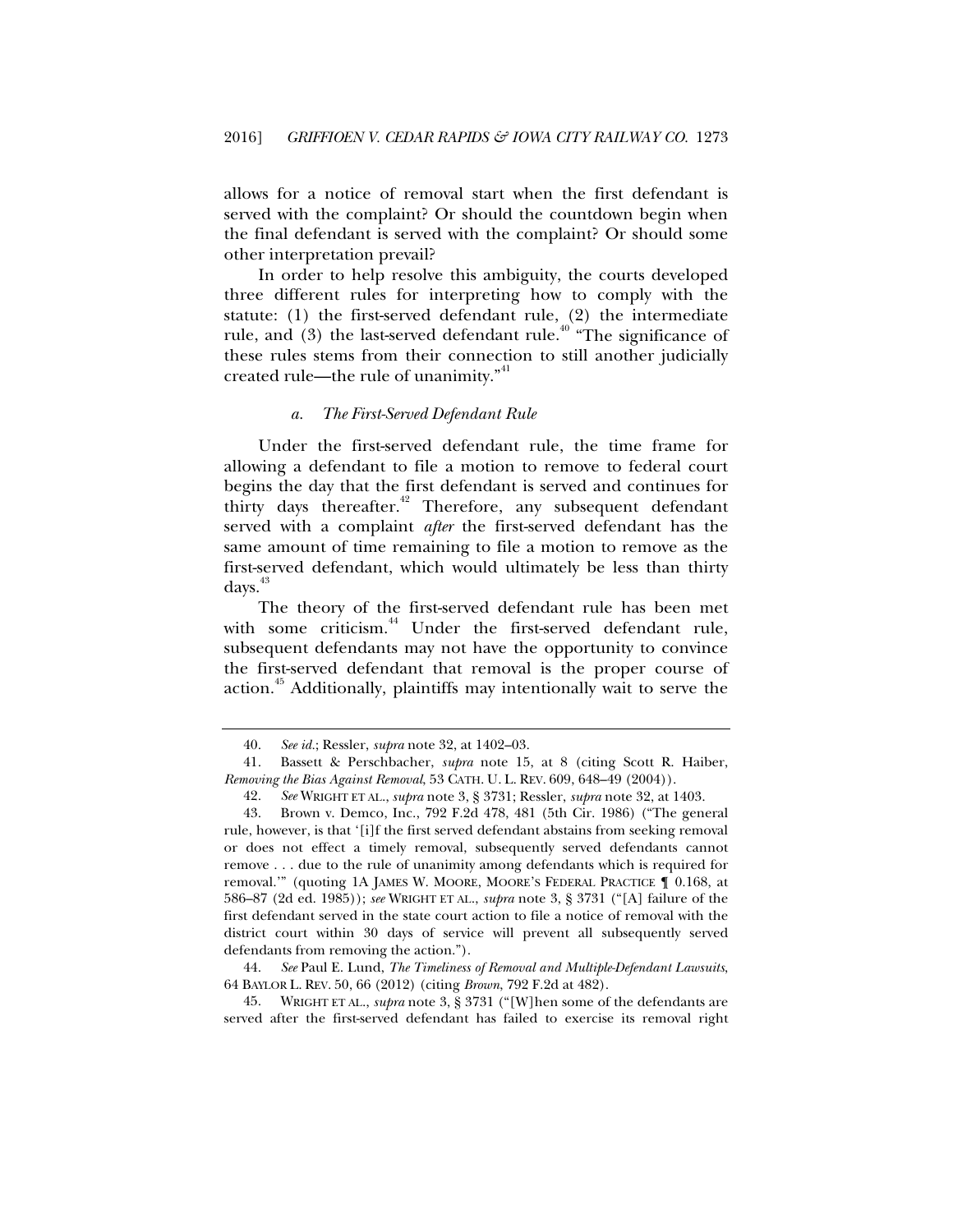subsequent defendants until the thirty-day window has passed, thus depriving them of any chance at removal.<sup>4</sup>

## *b. The Intermediate Rule*

The Fourth Circuit took a different approach to the timeliness of removal in *McKinney v. Board of Trustees of Mayland Community College*. 47 In *McKinney*, the Fourth Circuit became the first court to introduce the intermediate rule.<sup>48</sup> The intermediate rule is similar to the first-served defendant rule in the sense that at the time of the first-served defendant's service, the thirty-day time frame for making a motion to remove commences.<sup>49</sup> Thus, if the first-served defendant does not file a motion to remove within thirty days of service, subsequently served defendants may not remove the case to federal court.<sup>50</sup> The significance of the intermediate rule is that it allows subsequently served defendants a full thirty days to *consent* to the first-served defendant's motion to remove, if the first-served defendant makes such a motion.<sup>51</sup>

- 47. 955 F.2d 924 (4th Cir. 1992).
- 48. *See id.* at 926–28.

 49. *See* Barbour v. Int'l Union, 640 F.3d 599, 612 (4th Cir. 2011) ("[T]he first-served defendant must file a notice of removal within thirty days of service; later-served defendants have to join the notice within thirty days of service upon them."); *see also* Lund, *supra* note 44, at 76–77 (citing *Barbour*, 640 F.3d at 612) ("Typically referred to as the intermediate rule, the Fourth Circuit's approach bears some resemblance to the first-served defendant rule, in that it requires that a notice of removal be filed within thirty days of service on the first-served defendant. If the first-served defendant does not file a notice, the case cannot be removed.").

 50. Bassett & Perschbacher, *supra* note 15, at 16 ("Thus, under the so-called intermediate rule, the time for removal expires thirty days after the first defendant is served, without regard to when other defendants are served—the same result required by the first-served defendant rule."); Lund, *supra* note 44, at 77 (citing *Barbour*, 640 F.3d at 612).

51. *See Barbour*, 640 F.3d at 612.

within the statutory period, the subsequently served defendants are deprived of the opportunity to persuade the first defendant to join the notice of removal.").

 <sup>46.</sup> *See id.* (explaining that a "plaintiff could choose to serve an unsophisticated or poorly-advised defendant," while intentionally refraining from serving other defendants until the thirty days had passed); *see also* Ressler, *supra*  note 32, at 1405 (citing Lund, *supra* note 44, at 78 n.157, 79) ("Indeed, observers lamented the opportunities available to plaintiffs to utilize the removal clock, in conjunction with the requirements of the unanimity rule, to their advantage and to strategically stagger service upon defendants in order to prevent otherwise proper removal.").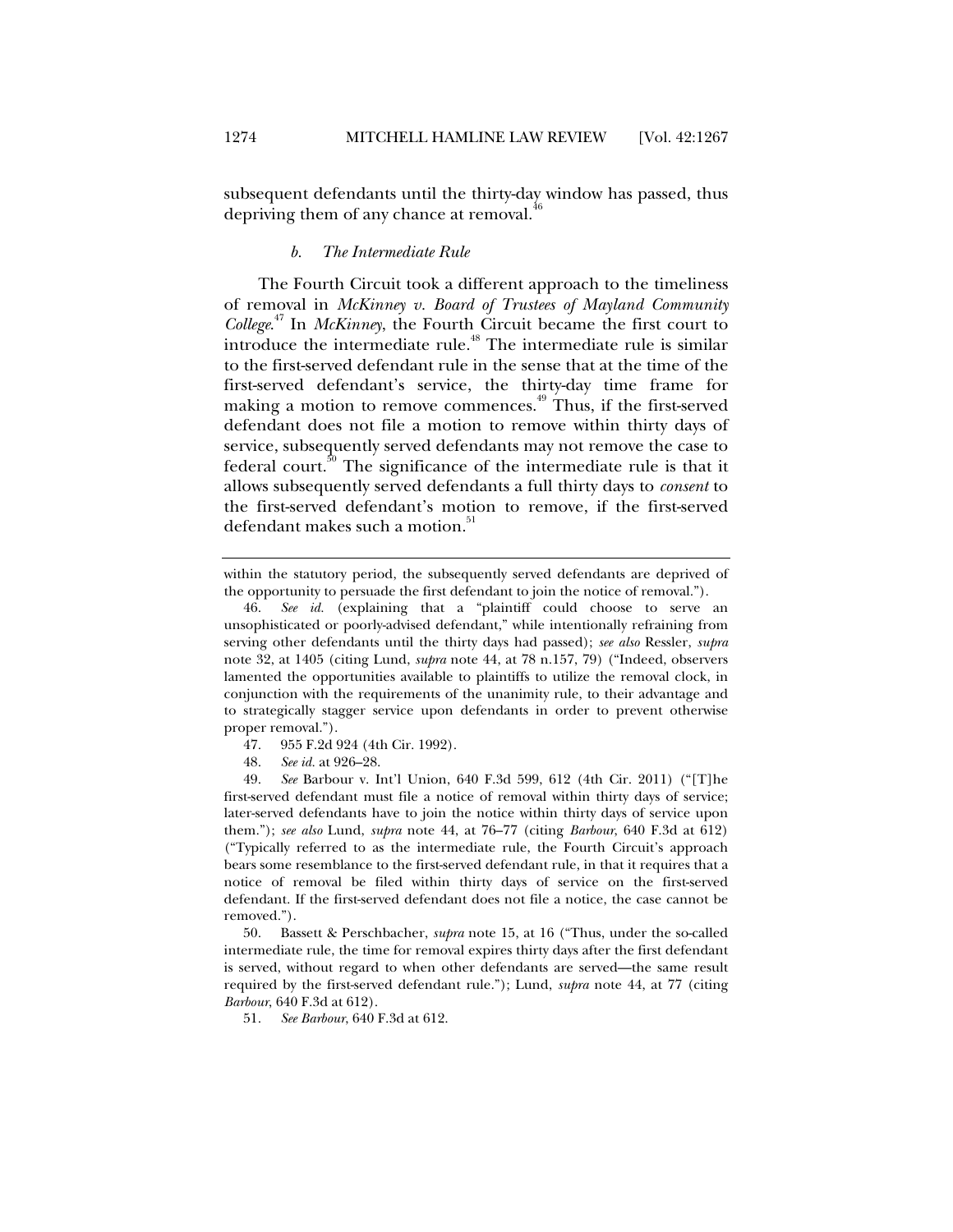Similar to the first-served defendant rule, the intermediate rule has been criticized as enabling plaintiffs to manipulate the proceedings.<sup>52</sup> For example, under the intermediate rule, a plaintiff may still simply wait until the first-served defendant's thirty-day window has passed to serve a subsequent defendant, even if the first-served defendant makes a motion to remove, thus depriving the subsequent defendant of the opportunity to join in the removal.<sup>53</sup>

## *c. The Last-Served Defendant Rule*

Concern over plaintiffs' unfair tactics in removal actions brought about a new rule for dealing with multiple defendants.<sup>34</sup> In *Brierly v. Alusuisse Flexible Packaging, Inc.*, 55 the Sixth Circuit became the first court to apply the last-served defendant rule.<sup>56</sup> Under the last-served defendant rule, "each defendant [has] thirty days to file a notice of removal from the date of its own personal service, without regard to the date of service on earlier-served defendants in the suit."57 Thus, each defendant receives a new thirty days to either consent to removal or make its own motion to remove to federal court.58 Two years after the *Brierly* holding, the Eighth

 <sup>52.</sup> *Compare* Ressler, *supra* note 32, at 1404 ("Both the first-served defendant and the intermediate/McKinney rules were ripe for manipulation by plaintiffs."), *with Barbour*, 640 F.3d at 612 ("It is also worth noting that, under the *McKinney*  Intermediate Rule, the later-served defendants are in no worse position than they would have been if the parties in the case were not completely diverse or the firstserved defendant (or any other defendant) had opposed removal.").

 <sup>53.</sup> *See* Ressler, *supra* note 32, at 1404 (explaining that a plaintiff could wait until the thirty-day window had passed "and then serve additional defendants").

 <sup>54.</sup> *See* Lund, *supra* note 44, at 69; *see also* WRIGHT ET AL., *supra* note 3, § 3731 ("Because the first-served defendant rule deprives subsequently served defendants of the opportunity to remove, the Sixth Circuit held in *Brierly v. Alusuisse Flexible Packaging, Inc.* that the last-served defendant should be allowed a full 30 days to remove after being served.").

 <sup>55. 184</sup> F.3d 527 (6th Cir. 1999).

 <sup>56.</sup> *See id.* at 533 ("[W]e hold that a later-served defendant has 30 days from the date of service to remove a case to federal district court, with the consent of the remaining defendants."); Lund, *supra* note 44, at 70.

 <sup>57.</sup> Ressler, *supra* note 32, at 1404–05 (citing Bailey v. Janssen Pharmaceutica, Inc., 536 F.3d 1202, 1208–09 (11th Cir. 2008)). Ressler further explains that courts adopted the rule because it was "more consistent with the statutory removal language." *Id.* at 1405.

 <sup>58.</sup> *See Brierly*, 184 F.3d at 533 (holding that a subsequently served defendant "has 30 days from the date of service to remove a case to federal district court, with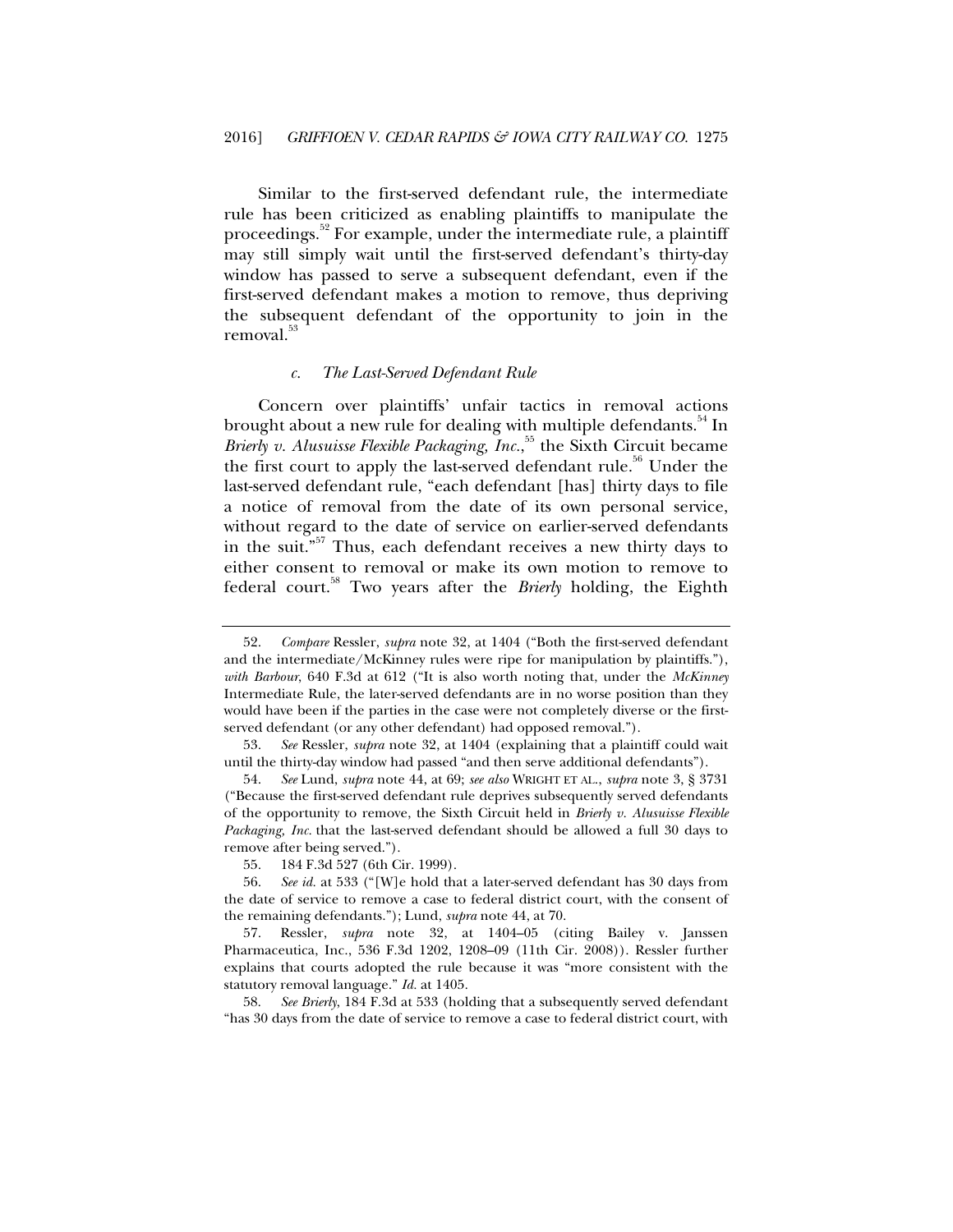Circuit adopted this last-served defendant rule in *Marano Enterprises of Kansas v. Z-Teca Restaurants, L.P.*59 Specifically, the Eighth Circuit held that "the later-served defendants in this case had thirty days from the date of service on them to file a notice of removal with the unanimous consent of their co-defendants, even though the firstserved co-defendants did not file a notice of removal within thirty days of service on them."<sup>60</sup> In recent years, courts have shifted toward the adoption of the last-served defendant rule.<sup>61</sup> The recent enactment of the Federal Courts Jurisdiction and Venue Clarification Act of 2011 expressly codified this rule.<sup>62</sup>

## *C. History of the Circuit Courts as It Relates to Giving Consent to Removal*

Importantly, this note now turns to the history of the consent requirement needed to satisfy the rule of unanimity $63$  prior to the enactment of the Federal Courts Jurisdiction and Venue Clarification Act of 2011, which was the Act on which the *Griffioen*  court partially based its holding.<sup>64</sup> In other words, this section details the *form* of consent needed to properly join a removal.

the consent of the remaining defendants").

 <sup>59. 254</sup> F.3d 753, 756 (8th Cir. 2001) ("We conclude that, if faced with the issue before us today, the Court would allow each defendant thirty days after receiving service within which to file a notice of removal, regardless of when—or if—previously served defendants had filed such notices."); Lund, *supra* note 44, at 70.

 <sup>60.</sup> *Marano*, 254 F.3d at 757.

 <sup>61.</sup> Destfino v. Reiswig, 630 F.3d 952, 956 (9th Cir. 2011) ("The trend in recent case law favors the later-served defendant rule."); Ressler, *supra* note 32, at 1404 ("Recently, courts moved toward adoption of the 'last-served defendant' rule.").

 <sup>62.</sup> *See* Federal Courts Jurisdiction and Venue Clarification Act of 2011, Pub. L. No. 112-63, 125 Stat. 758, 760 (codified as amended at 28 U.S.C. § 1446(b)(2)); *see also* H.R. REP. NO. 112-10, at 14 (2011) ("New subparagraph 1446(b)(2)(B) provides that each defendant will have 30 days from his or her own date of service (or receipt of initial pleading) to seek removal."); Elizabeth L. Alvine, Note, *Jurisdictional Remix: The Federal Courts Jurisdiction and Venue Clarification Act Presents New Challenges to Federal Litigation*, 89 N.D. L. REV. 163, 171 (2013).

 <sup>63.</sup> *See* 28 U.S.C. § 1446(b)(2)(A) (2012). The rule of unanimity requires all defendants to join in or consent to removal from a state court on any civil action.

 <sup>64.</sup> Griffioen v. Cedar Rapids & Iowa City Ry. Co., 785 F.3d 1182, 1187 (8th Cir. 2015) ("So also here, we are once again disinclined to adopt a hard-line requirement, particularly in light of the new language of § 1446. The 2011 amendments to § 1446 that codified the rule of unanimity did not describe the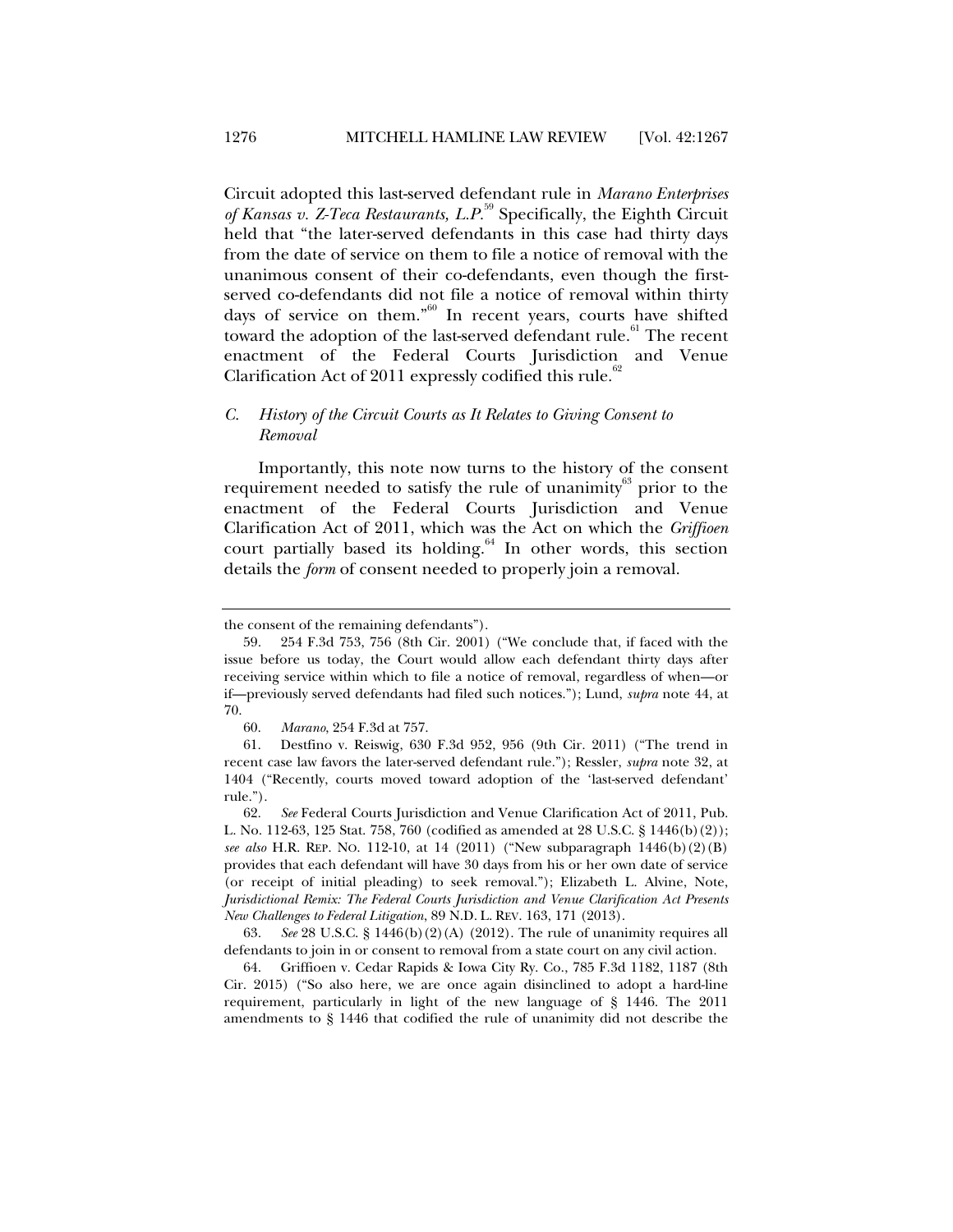Historically, circuit courts have been at odds with each other in determining whether the consent requirement of the rule of unanimity has been met.<sup>55</sup> Courts have wrestled with whether a sole defendant may consent for his codefendants, or whether each defendant needs to individually give some form of written consent.<sup>66</sup>

## *1. A Sole Defendant Can "Vouch" for the Consent of Its Codefendants in a Motion to Remove to Federal Court*

Prior to the Federal Courts Jurisdiction and Venue Clarification Act of 2011, several circuit courts held that a sole defendant may give consent for its codefendants in a motion to remove to federal court.<sup>67</sup> This theory is sometimes called the "vouching rule."68 The majority of these decisions looked at the statutory language;  $\frac{69}{5}$  specifically, the courts pointed out that 28 U.S.C. § 1446, the removal statute, required consent of the parties to be signed pursuant to Rule 11 of the Federal Rules of Civil Procedure.<sup>70</sup> Accordingly, these courts subsequently explained that under Rule 11, only one attorney of record needs to certify that the

69. *See, e.g.*, *Proctor*, 584 F.3d at 1225.

form of or time frame for consent when multiple defendants are involved.").

 <sup>65.</sup> *See* Kathryn A. Kotlik, Note, Proctor v. Vishay Intertechnology, Inc.*: The Ninth Circuit Failed to Follow the Rule of Unanimity When Applying Rule 11 to a Case with Multiple Defendants*, 44 CREIGHTON L. REV. 261, 261 (2010) ("Although the rule of unanimity is well-settled, federal courts have disagreed over the ways defendants may satisfy the rule."); Prescott, *supra* note 21, at 247 ("Although there is no reason to doubt the future of the unanimity rule itself, federal courts are divided regarding the functional application of the rule in multi-defendant lawsuits.").

 <sup>66.</sup> *See* Prescott, *supra* note 21, at 247 ("Some federal courts require each defendant to submit his own consent form, whereas other federal courts allow one defendant to pledge in the notice of removal that all the other defendants have consented.").

 <sup>67.</sup> *See, e.g.*, Proctor v. Vishay Intertechnology, Inc., 584 F.3d 1208, 1225 (9th Cir. 2009) ("[W]e interpret that requirement [of unanimity] as met if, as here, one defendant avers that all defendants consent to removal."); Harper v. AutoAlliance Int'l Inc., 392 F.3d 195, 201–02 (6th Cir. 2004); *see also* Prescott, *supra* note 21, at 247–50 (discussing the *Proctor* and *Vishay* holdings).

 <sup>68.</sup> *See, e.g.*, Prescott, *supra* note 21, at 247.

 <sup>70.</sup> *See* 28 U.S.C. § 1446(a) (2012) ("A defendant or defendants desiring to remove any civil action from a State court shall file in the district court of the United States for the district and division within which such action is pending a notice of removal signed pursuant to Rule 11 of the Federal Rules of Civil Procedure . . . .").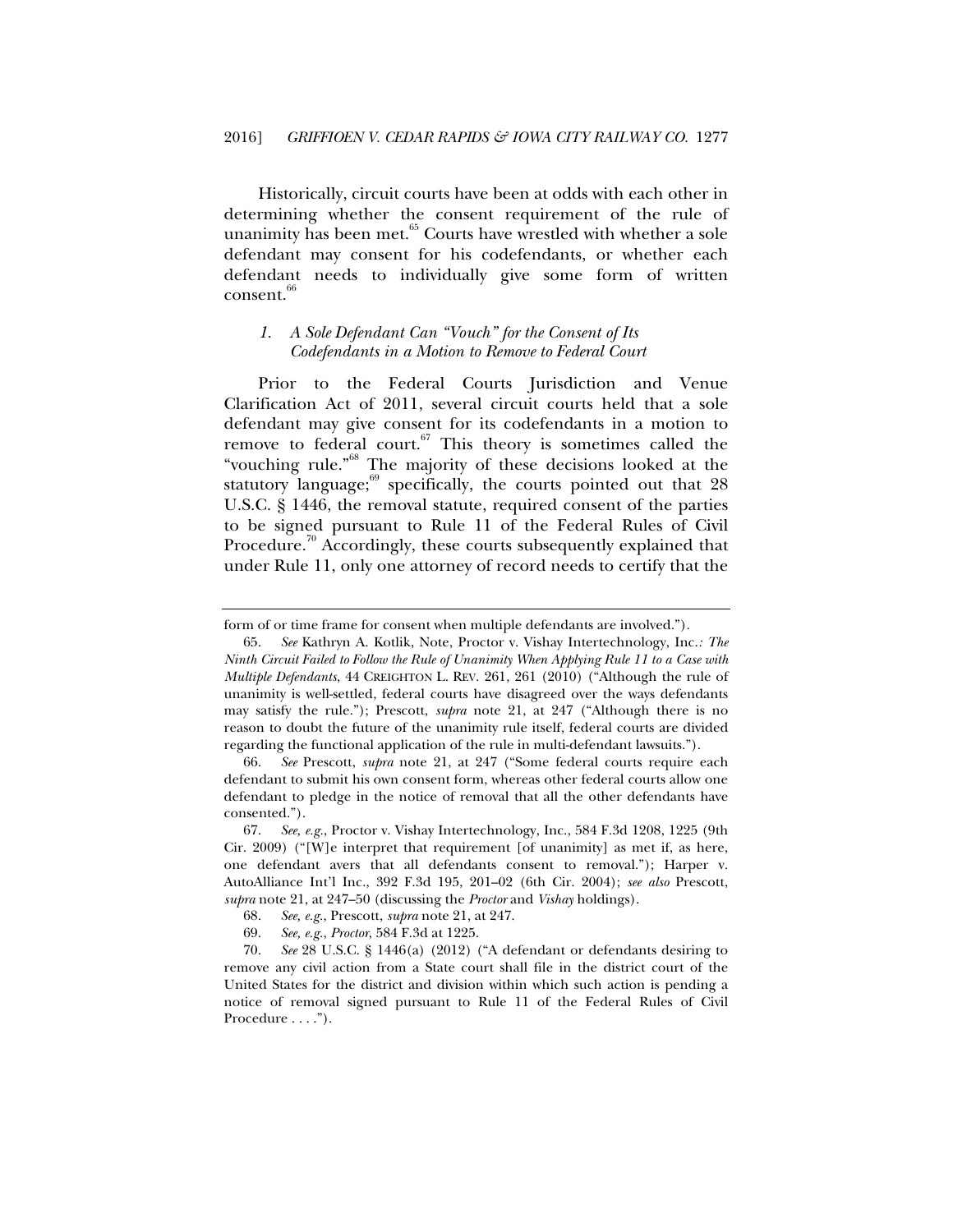contentions have factual support.<sup>71</sup> Thus, the courts concluded that a single attorney may give consent for a party's codefendants.<sup>72</sup> This was the conclusion reached in *Harper v. AutoAlliance International, Inc*. 73

In *Harper*, the plaintiff brought suit against three different defendants alleging retaliatory discharge after he filed with the Equal Employment Opportunity Commission.<sup>74</sup> Asserting that the allegations were based on federal subject matter jurisdiction, AutoAlliance and Childress, two of the three defendants, jointly filed a notice of removal to the federal courts.<sup>75</sup> Kelly, the third defendant, did not sign the notice of removal submitted by his codefendants.<sup>76</sup> However, similar to the defendants in *Griffioen*,<sup>77</sup> AutoAlliance and Childress' notice of removal stated, "Counsel for AutoAlliance, AAI and Childress has obtained concurrence from counsel for the UAW, who represents defendant Jeffrey Kelly, in removing this matter."<sup>78</sup> Reasoning that Rule 11 requires only one attorney of record to certify the contentions have factual support, $\beta$ the *Harper* court held that "[n]othing in Rule 11 . . . required Kelly or his attorney to submit a pleading, written motion, or other paper directly expressing that concurrence or prohibited counsel for the

73. *See Harper*, 392 F.3d at 201.

 74. *See id.* at 198 ("On June 28, 2002, Harper, an African-American, filed a complaint in Wayne County Circuit Court against Defendants AutoAlliance, AAI, Kelly, and Allen Childress, a supervisor at AutoAlliance's facility in Flat Rock, Michigan. Harper alleged that Childress gave preferential treatment to nonminority staff, and . . . Harper filed a grievance and then a charge with the Equal Employment Opportunity Commission . . . .").

- 78. *Harper*, 392 F.3d at 199.
- 79. *See* FED. R. CIV. P. 11.

 <sup>71.</sup> *See Proctor*, 584 F.3d at 1225; *Harper*, 392 F.3d at 201 (pointing out that under Rule 11, any pleading needs to be signed "by at least one attorney of record" (quoting FED. R. CIV. P.  $11(a)$ )).

 <sup>72.</sup> *See Proctor*, 584 F.3d at 1225 ("Applying these general principles, we conclude that the filing of a notice of removal can be effective without individual consent documents on behalf of each defendant."); *Harper*, 392 F.3d at 201–02 (noting that in the event a notice of removal misrepresented a defendant's assent to the removal, "no doubt [that defendant] would have brought this misrepresentation to the court's attention and [the court could] . . . have impose[d] appropriate sanctions").

 <sup>75.</sup> *See id.* at 199.

 <sup>76.</sup> *Id.* 

 <sup>77.</sup> *See* Griffioen v. Cedar Rapids & Iowa City Ry. Co., 785 F.3d 1182, 1185 (8th Cir. 2015) (explaining that one defendant's notice for removal expressly stated that its codefendants had given consent to the removal).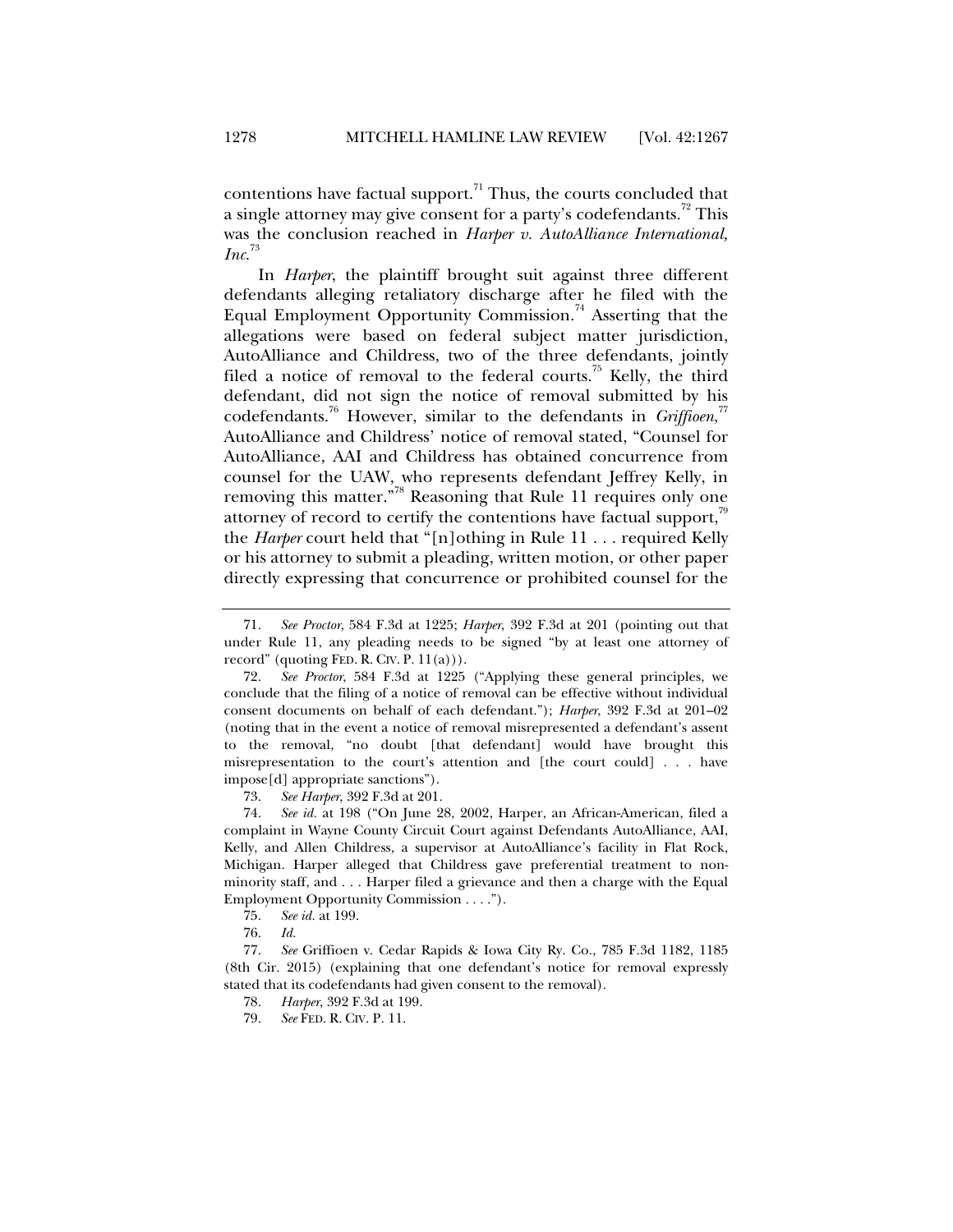other defendants from making such a representation on Kelly's behalf."<sup>80</sup> The court subtly added another minor policy reason for allowing a sole defendant to consent for its codefendants. Specifically, the court pointed out that the defendant who did not expressly join in consenting to the removal would have brought the courts attention to the issue if the defendant wished for the case to remain in state court or if the codefendant claiming all parties consented did so through misrepresentation.<sup>81</sup>

## *2. A Single Defendant Cannot Give Consent for Its Codefendants in a Motion to Remove to Federal Court*

Prior to the Federal Courts Jurisdiction and Venue Clarification Act of 2011, in opposition to allowing a single defendant to consent for its codefendants, some courts required that each defendant individually express his or her consent for removal.<sup>82</sup> By requiring all defendants to individually express their consent, some courts have coined this requirement as the "independent-and-unambiguous consent requirement."<sup>83</sup> Courts that have applied the independent-and-unambiguous consent requirement have a different interpretation of Rule 11.<sup>84</sup> Courts applying this rule believe that each defendant's attorney must file an independent consent.<sup>85</sup>

83. Prescott, *supra* note 21, at 252.

 <sup>80.</sup> *Harper*, 392 F.3d at 201–02.

 <sup>81.</sup> *See id.* at 202 ("Had counsel for AutoAlliance, AAI and Childress misrepresented Kelly's concurrence in the removal, no doubt Kelly would have brought this misrepresentation to the court's attention and it would have been within the district court's power to impose appropriate sanctions, including a remand to state court.").

 <sup>82.</sup> Kotlik, *supra* note 65, at 261–62; *see* Pritchett v. Cottrell, Inc., 512 F.3d 1057, 1062 (8th Cir. 2008) (stating that there must "be some timely filed written indication from each served defendant" (quoting Getty Oil Corp. v. Ins. Co. of N. Am., 841 F.2d 1254, 1261 n.11 (5th Cir. 1988))); Roe v. O'Donohue, 38 F.3d 298, 301 (7th Cir. 1994) ("To 'join' a motion is to support it in writing, which the other defendants here did not."), *abrogated by* Murphy Bros., Inc. v. Michetti Pipe Stringing, Inc., 526 U.S. 344 (1999).

 <sup>84.</sup> *Compare Harper*, 392 F.3d at 201 (pointing out that, under rule 11, any pleading needs to be signed "by at least one attorney of record"), *with* Creekmore v. Food Lion, Inc., 797 F. Supp. 505, 508 (E.D. Va. 1992) ("Rule 11 does not authorize one party to make representations or file pleadings on behalf of another.").

 <sup>85.</sup> *See Creekmore*, 797 F. Supp. at 508 ("Both Stanley Works and Carolina Door are represented by counsel and clearly are 'movants' subject to the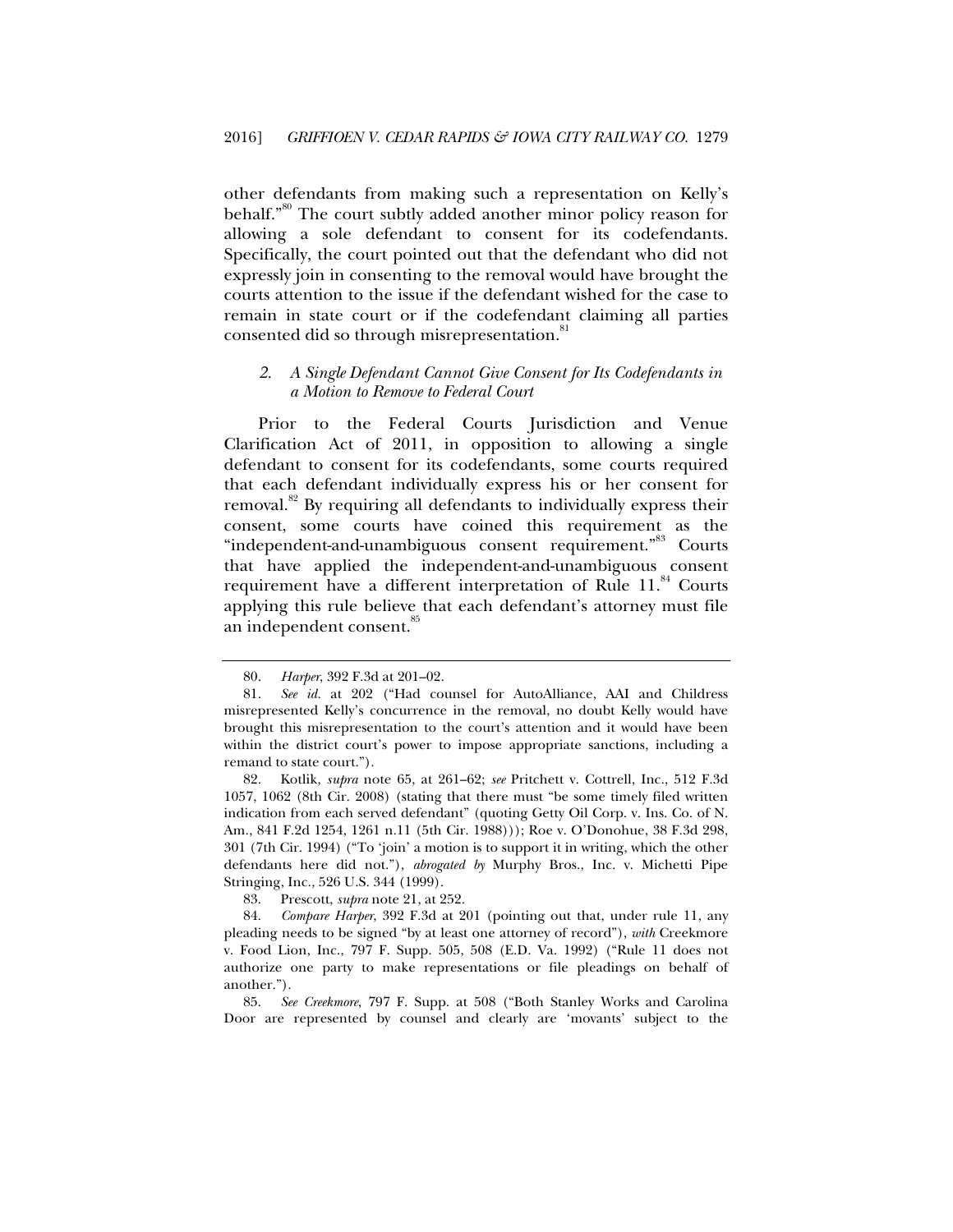Advocates of the independent-and-unambiguous consent requirement argue that requiring individual consent from each defendant serves the interests of both the plaintiffs and the defendants.<sup>86</sup> Specifically, a plaintiff stands to gain from requiring each defendant to individually consent to removal because under the voucher rule, a plaintiff's original decision to file in state court could be disrupted by a single defendant erroneously vouching for consent of its codefendants.<sup>87</sup> The independent-and-unambiguous rule also benefits the defendants.<sup>88</sup> For example, a defendant could intentionally misrepresent that its codefendants consent to removal, without providing the codefendants notice that it has done so.<sup>89</sup> In such a situation, the non-consenting defendants "are now stuck in federal court unless and until they move to have the case remanded—assuming there is no jurisdictional flaw that prompts the court to remand the case sua sponte."<sup>90</sup>

 87. Prescott, *supra* note 21, at 269–70 ("It also better protects the plaintiff's forum choice: when there is doubt in the removal procedure, which occurs when one defendant vouches for the other's consent rather than each defendant individually expressing consent, an approach that creates exceptions for defendants and lowers the requirements for removal facilitates a defendant's ability to disrupt the plaintiff's original decision to litigate in state court.").

 89. *See* Prescott, *supra* note 21, at 264 ("[T]he court assumes that given the moving defendant's vouching of consent and the nonmoving defendant's lack of resistance, the nonmoving defendant is aware that he is an official party to a lawsuit in federal court. The nonmoving defendant, however, is not guaranteed such notice.").

90. *Id.* at 265.

requirements of Rule 11. They must file their own signed pleadings.").

 <sup>86.</sup> *See* Esposito v. Home Depot U.S.A., Inc., 590 F.3d 72, 75 (1st Cir. 2009) ("The requirement of unanimity serves the interests of plaintiffs, defendants and the judiciary."); Sansone v. Morton Mach. Works, Inc., 188 F. Supp. 2d 182, 184 (D.R.I. 2002) ("One of the purposes of this 'rule of unanimity' is to prevent the defendants from gaining an unfair tactical advantage by splitting the litigation and requiring the plaintiff to pursue the case in two fora simultaneously . . . ."); Martin Oil Co. v. Phila. Life Ins. Co., 827 F. Supp. 1236, 1238 (N.D. W. Va. 1993) (explaining that "requiring each defendant to either sign the notice of removal, file its own notice of removal, or file a written consent or written joinder to the original notice of removal" ensures that unanimity has been achieved).

 <sup>88.</sup> *See Esposito*, 590 F.3d at 75; Prescott, *supra* note 21, at 274 ("[T]he independent consent requirement ensures that all nonmoving defendants are afforded proper notice before being haled into federal court, as due process requires. If every federal court adopts the independent-and-unambiguous consent requirement, all parties to a lawsuit—both plaintiffs and defendants—will immediately benefit from the efficiency and simplicity of the rule.").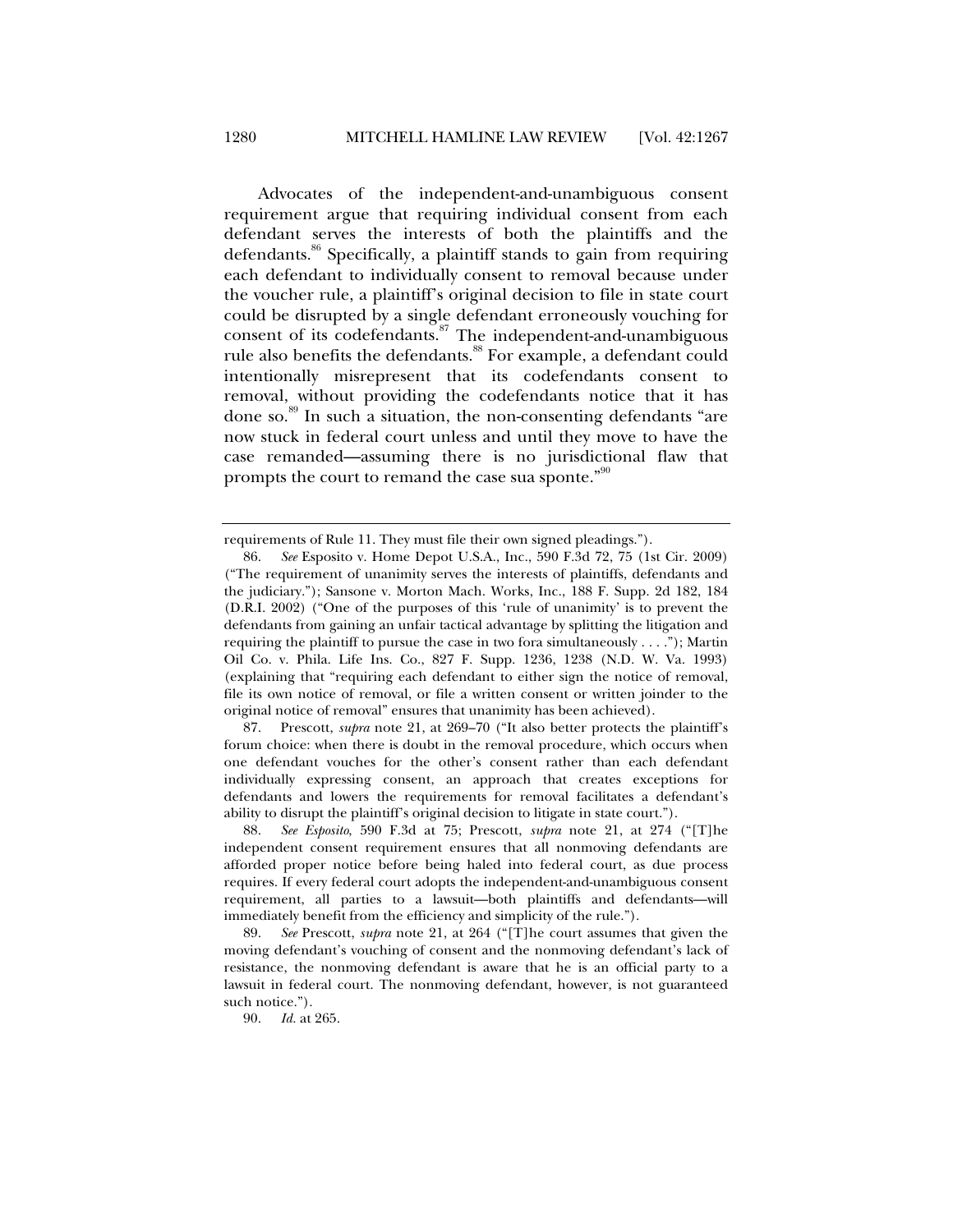Prior to the codification of the rule of unanimity—and prior to the *Griffioen* holding—the Eighth Circuit believed the independentand-unambiguous consent rule was the proper way to analyze § 1446.<sup>91</sup> Specifically, in *Pritchett v. Cottrell, Inc.*, Pritchett and other plaintiffs filed a products liability action against Cottrell and other defendants.<sup>92</sup> After the complaint had been filed, Cottrell filed a motion to move to federal court, to which all but one defendant had expressly consented.<sup>93</sup> Accordingly, the plaintiffs sought to remand the action to state court, arguing that unanimous consent had been improper. $94$  The court was thus tasked with determining whether consent to the removal had been met.<sup>95</sup>

In its holding, the court points out that each defendant does not need to ultimately sign the notice of removal,  $\frac{96}{6}$  which the court in *Griffioen* also alludes to in its holding.97 However, in *Pritchett*, the Eighth Circuit expressly stated, "[t]here must, however, 'be some timely filed written indication from each served defendant,' or from some person with authority to act on the defendant's behalf, indicating that the defendant 'has actually consented' to the removal."<sup>98</sup> Thus, prior to the enactment of the Federal Courts Jurisdiction and Venue Clarification Act of 2011, the Eighth Circuit advocated for the independent-and-unambiguous consent rule.<sup>99</sup> The splitting approaches to the consent requirement of the rule of unanimity were the focal point of *Griffioen*. 100

 <sup>91.</sup> *See* Pritchett v. Cottrell, Inc., 512 F.3d 1057, 1062 (8th Cir. 2008); *see also*  Kotlik, *supra* note 65, at 271 (explaining that the Eighth Circuit required "each defendant [to] submit written indication of its consent to the removal").

 <sup>92. 512</sup> F.3d at 1058–59. Pritchett, Scott, and Fix filed a claim alleging that they had sustained injuries due to a faulty ratchet system designed by one of the defendants, Cottrell. *Id.*

 <sup>93.</sup> *Id.* at 1061 ("Cottrell filed a Notice of Removal of Civil Action in federal court with the consent of every defendant except JCT. The written consents were attached to the Notice of Removal as an exhibit.").

 <sup>94.</sup> *Id.* 

 <sup>95.</sup> *See id.* at 1062.

 <sup>96.</sup> *Id.* ("While the failure of one defendant to consent renders the removal defective, each defendant need not necessarily sign the notice of removal.").

 <sup>97.</sup> *See* Griffioen v. Cedar Rapids & Iowa City Ry. Co., 785 F.3d 1182, 1187 (8th Cir. 2015).

 <sup>98.</sup> *Pritchett*, 512 F.3d at 1062 (quoting Getty Oil Corp. v. Ins. Co. of N. Am., 841 F.2d 1254, 1261 n.11 (5th Cir. 1988)).

 <sup>99.</sup> *See id.* at 1062; Kotlik, *supra* note 65, at 271.

 <sup>100.</sup> *See Griffioen*, 785 F.3d at 1186–87 (explaining that neither the Supreme Court nor Congress have directly addressed what form consent must take, and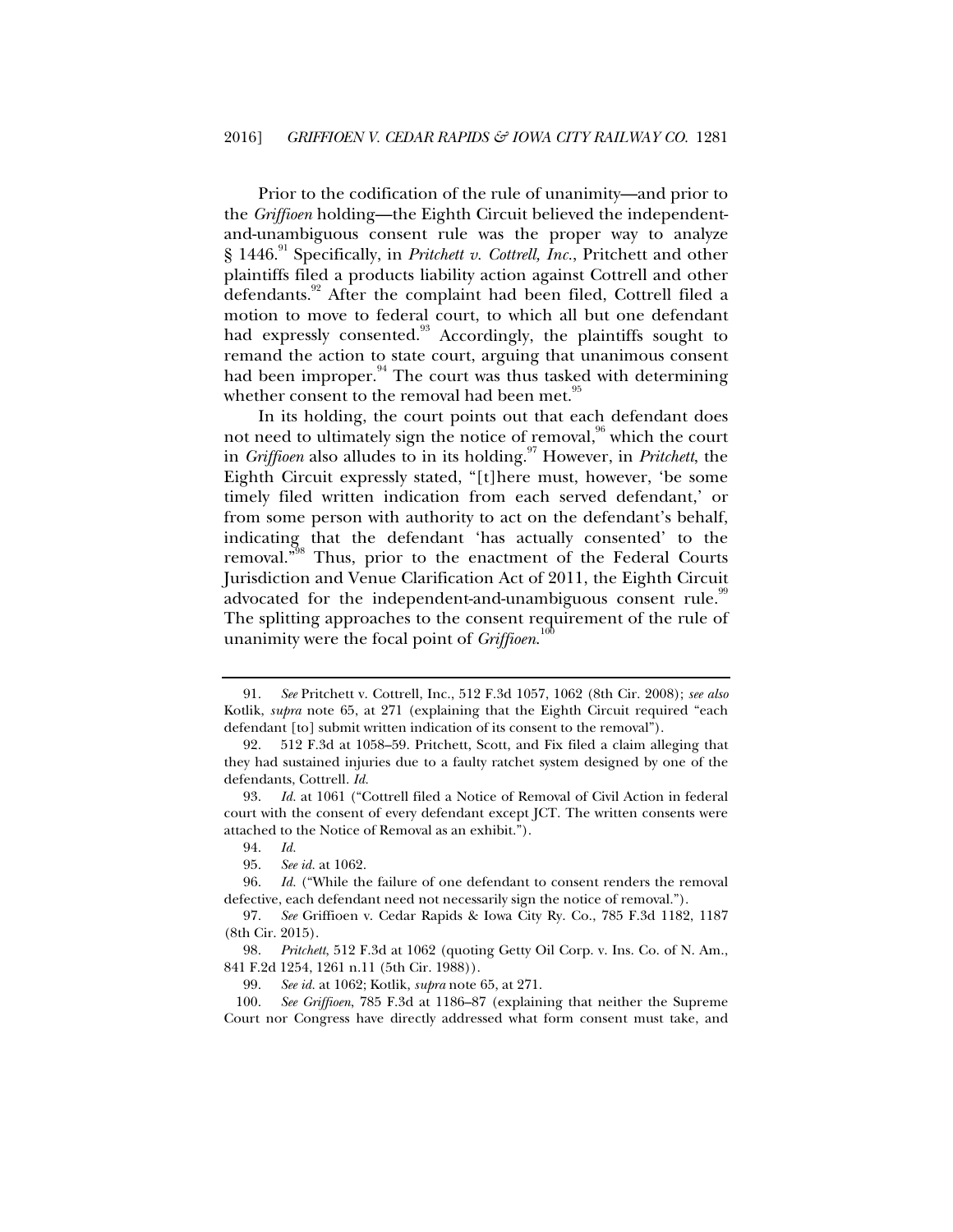#### III. CASE DESCRIPTIONS

## *A. Facts, Procedure, and Holding of the Splitting Seventh Circuit*

In *Roe v. O'Donohue*,<sup>101</sup> the Seventh Circuit took a different approach than the Eighth Circuit's holding in *Griffioen* concerning the consent requirement of the rule of unanimity. In *Roe*, the plaintiff (Roe) underwent a medical procedure in 1984.<sup>102</sup> During his procedure, Roe was given a transfusion of cryoprecipitate AHF, which is a type of blood product.<sup>103</sup> Following the procedure, Roe was diagnosed with the HIV disease.<sup>104</sup> It was Roe's belief that he contracted HIV as a result of receiving the cryoprecipitate.<sup>105</sup> Roe brought suit against three different defendants: (1) the American Red Cross; (2) the doctor who recommended the surgery, including the hospital where it was performed; and (3) the doctors who actually performed the surgery.<sup>106</sup> Roe initially filed his lawsuit in state court.107 Similar to Union Pacific in *Griffioen*, the Red Cross defendants "removed the case to federal court, representing that the other defendants 'do not object to the removal of this action to federal court.'"108 Thus, the facts are similar to those of *Griffioen* in the sense that one defendant sought to satisfy the rule of unanimity by stating the codefendants do not object to the removal.<sup>109</sup>

The Seventh Circuit pointed to the Red Cross defendant's statement that "[a]ll other defendants who have been served with

 109. *See* Griffioen v. Cedar Rapids & Iowa City Ry. Co., 785 F.3d 1182, 1185 (8th Cir. 2015); *Roe*, 38 F.3d at 300.

therefore the circuit courts are split).

 <sup>101. 38</sup> F.3d 298 (7th Cir. 1994), *abrogated by* Murphy Bros. v. Michetti Pipe Stringing, Inc., 526 U.S. 344 (1999).

 <sup>102.</sup> *Id.* at 300.

 <sup>103.</sup> *Id.* 

 <sup>104.</sup> *Id.* 

 <sup>105.</sup> *Id.* 

 <sup>106.</sup> *Id.* The Red Cross was responsible for collecting and distributing the cryoprecipitate. *Id.* Roe alleged that the Red Cross was "negligent in collecting and distributing blood containing the virus." *Id.* He alleged that the recommending doctor and hospital were "negligent in recommending the operation and failing to warn about the risks of using cryoprecipitate." *Id.* He also alleged that the doctors performed the surgery negligently. *Id.* 

 <sup>107.</sup> *Id*.

 <sup>108.</sup> *Id.* The Red Cross' basis for removal was 36 U.S.C. § 300105(a)(5) (2012), which states that the Red Cross may "sue and be sued in courts of law and equity, State or Federal, within the jurisdiction of the United States." *Id.*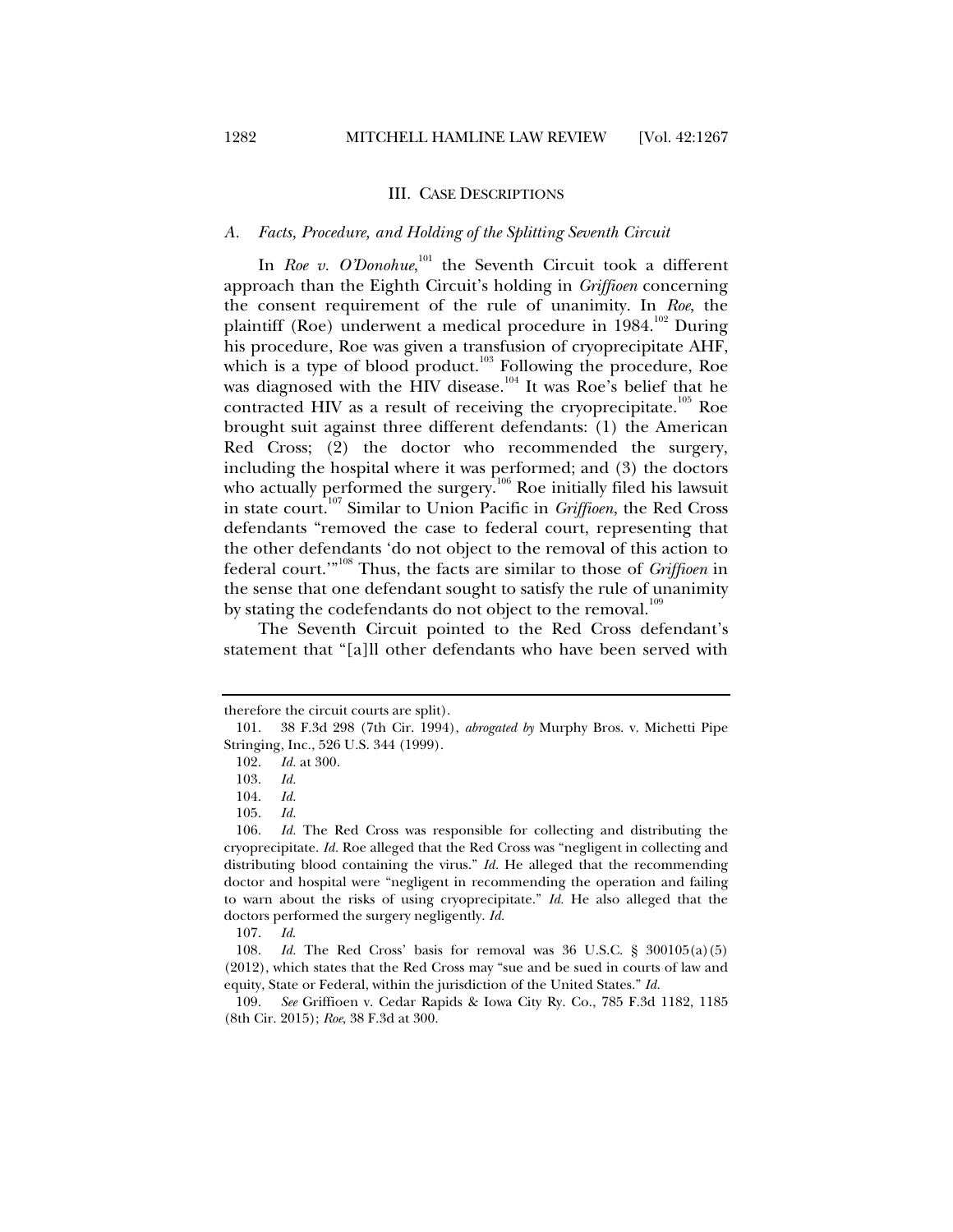summons in this action have stated that they do not object to the removal of this action to federal court," and held that "[u]nder ordinary standards, this is deficient."110 The court went on to say, "To 'join' a motion is to support it in writing, which the other defendants here did not."<sup>11</sup> Accordingly, the Seventh Circuit differs from the Eight Circuit when dealing with the consent requirement of the rule of unanimity.<sup>112</sup>

## *B. Facts, Procedure, and Holding of* Griffioen

Mark Griffioen, Mike and Joyce Ludvicek, Sandra Skelton, and Brian Vanous (Griffioen Group) were injured when the Cedar River flooded in 2008.<sup>113</sup> The Griffioen Group owned various plots of land throughout Cedar Rapids, Iowa.<sup>114</sup> At varying points of the river, the defendants, (collectively, the Rail Group) owned and maintained various railway bridges that spanned the width of the river.<sup>115</sup> In June 2008, the Cedar River crested at its highest point in recorded history.<sup>116</sup> To combat the potential flooding, the Rail Group placed railcars filled with rocks or other heaving materials along some of the bridges that spanned the river.<sup>117</sup> The Griffioen Group alleged that because of the Rail Group's actions—weighing down the railroad cars—the bridge became unstable.<sup>118</sup> Sometime in late June, some of the Rail Group owned railway bridges along the Cedar River collapsed, which caused the river to dam.<sup>119</sup> Because of the bridges' collapse, the Griffioen Group maintains

 <sup>110.</sup> *Roe*, 38 F.3d at 301.

 <sup>111.</sup> *Id.*

 <sup>112.</sup> *Compare Griffioen*, 785 F.3d at 1185 (granting the notion that a single defendant can satisfy the rule of unanimity requirement mandating all defendants to consent to removal), *with Roe*, 38 F.3d at 300 (denying the notion that a single defendant can give consent for its codefendants, absent express written consent from the codefendants).

 <sup>113.</sup> *Griffioen*, 785 F.3d at 1185.

 <sup>114.</sup> Appellant Brief at 5, *Griffioen*, 785 F.3d 1182 (No. 13-3170), 2013 WL 6729371, at \*5.

 <sup>115.</sup> *See id.*; Brief of Defendants-Appellees Union Pacific Railroad Co. & Union Pacific Corp. at 2, *Griffioen*, 785 F.3d 1182 (No. 13-3170), 2014 WL 586958, at \*2.

 <sup>116.</sup> *See, e.g.*, Brief of Defendants-Appellees Union Pacific Railroad Co. & Union Pacific Corp., *supra* note 115, at 2.

 <sup>117.</sup> *See id.*

 <sup>118.</sup> *Griffioen*, 785 F.3d at 1185.

 <sup>119.</sup> *Id.*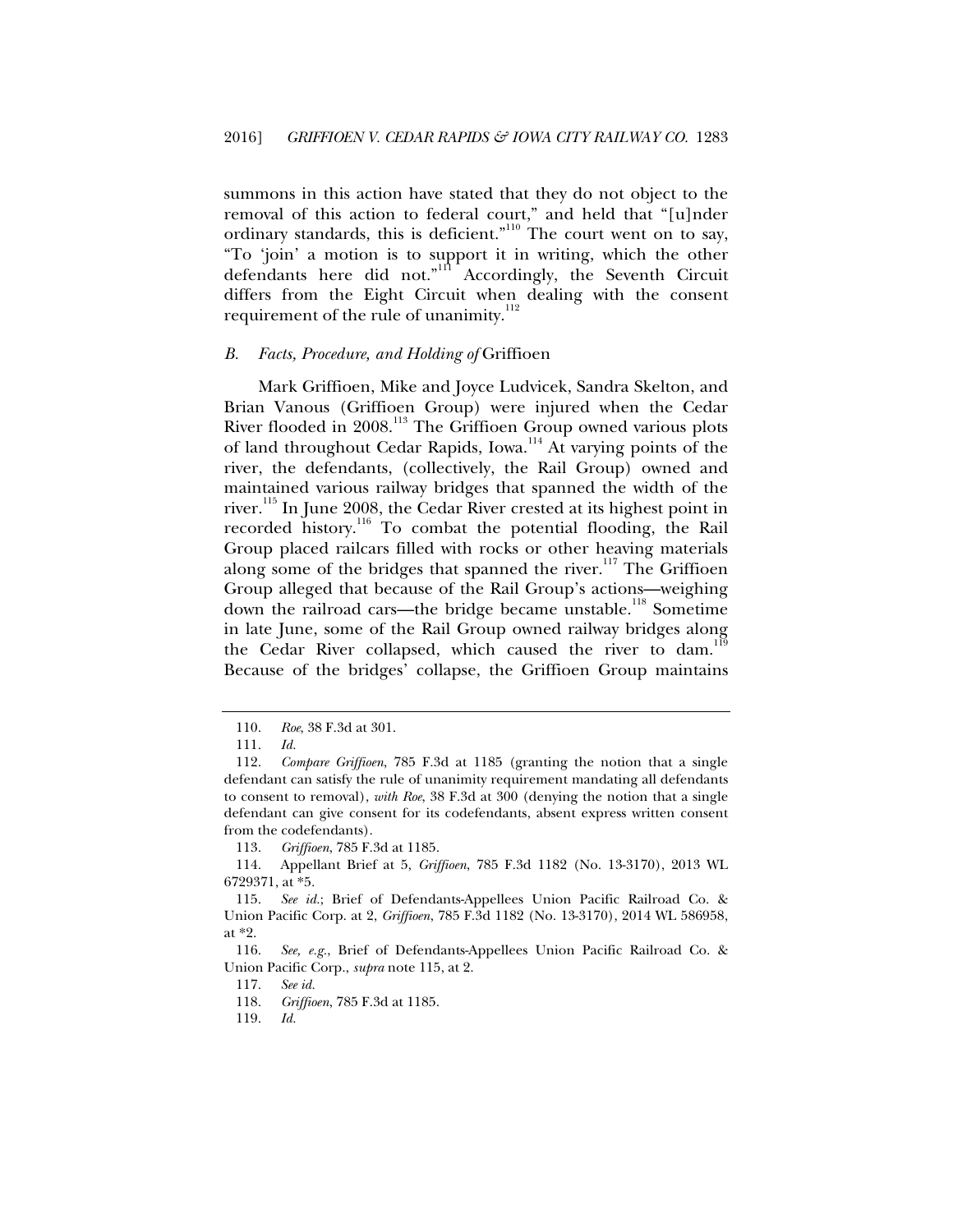that the water from the Cedar River was diverted onto their land, thus causing them damage. $120$ 

The Griffioen Group brought suit in Iowa state court against Union Pacific Railway Company and Union Pacific Corporation (collectively, Union Pacific), Cedar Rapids and Iowa City Railway, and Alliant Energy Corporation (collectively, CRANDIC), and ten additional defendants (collectively, the Stickle Defendants).<sup>121</sup> On June 7, 2013, the Griffioen Group served the CRANDIC defendants with their complaint.<sup>122</sup> The following day, the Stickle Defendants were served with the complaint.<sup>123</sup> Two days later, on June 10, 2013, Union Pacific was served with the complaint.<sup>124</sup> In their complaint, the Griffioen Group claimed that the Rail Group neglected to adequately build and maintain railroad bridges over the Cedar  $River.$ <sup>125</sup>

Union Pacific filed a notice of removal based on federal question jurisdiction on July 2,  $2013$ .<sup>126</sup> In its notice, Union Pacific stated, "Undersigned counsel . . . have contacted attorneys for the other named co-defendants in this matter, and there is no objection to removal."127 Along with this notice was a signed local rule certification stating, "The co-defendants have given their consent to the removal of this action."128 Union Pacific's notice of removal was within the thirty-day time frame of  $\S$  1446.<sup>129</sup> On July 10, 2013, the thirtieth day for filing a notice of removal, CRANDIC filed a written consent to the removal.<sup>130</sup> On July 31, 2013, which is outside of the thirty-day window allowing a party to consent to removal,<sup>131</sup> the Stickle Defendants filed consent to the removal.<sup>132</sup>

 <sup>120.</sup> *See id.*

 <sup>121.</sup> *Id.* Union Pacific filed a motion for judgment on the pleadings, which the district court granted. *Id.*

 <sup>122.</sup> *Id.* 

 <sup>123.</sup> *Id.* 

 <sup>124.</sup> *Id.* 

 <sup>125.</sup> *Id.* Specifically, the alleged claims were based on the theories of negligence, strict liability for dangerous or ultra-hazardous activity, and strict liability based on Iowa Code sections 468.148 and 327F.2. *Id.*

 <sup>126.</sup> *Id.* 

 <sup>127.</sup> *Id.* 

 <sup>128.</sup> *Id.* 

 <sup>129.</sup> *See id.*; *see also* 28 U.S.C. § 1446(b) (2012).

 <sup>130.</sup> Brief of Defendants-Appellees Union Pacific Railroad Co. & Union Pacific Corp., *supra* note 115, at 2.

 <sup>131.</sup> *See* WRIGHT ET AL., *supra* note 3, § 3731; *see also* 28 U.S.C. § 1446(b).

 <sup>132.</sup> *Griffioen*, 785 F.3d at 1185. The Griffioen Group had already filed a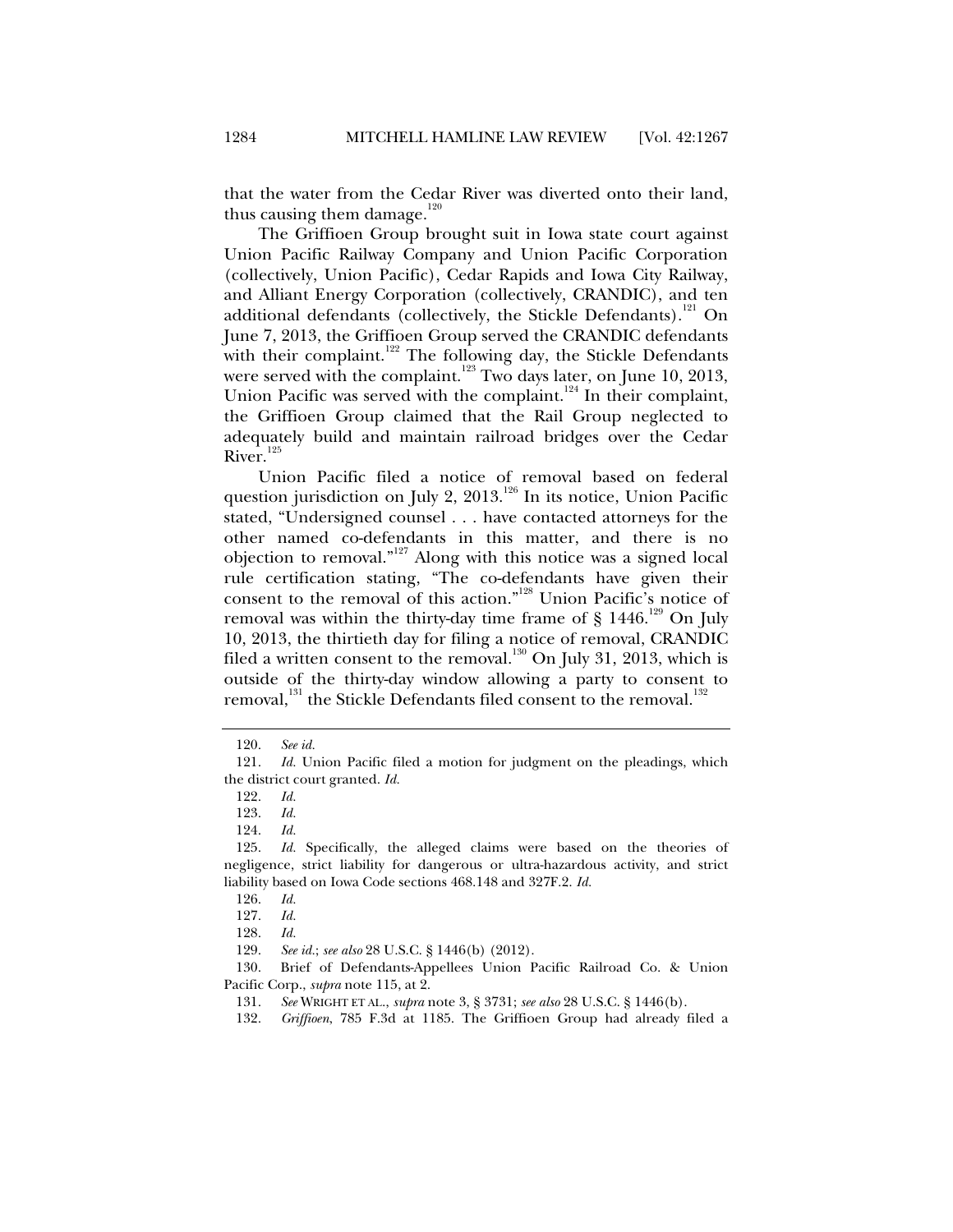The question before the court was whether, based on the consent of a single defendant that stated all codefendants consent to the removal, the rule of unanimity had been satisfied.<sup>133</sup> The court correctly pointed out that "removal based on a federal question requires the unanimous consent of all defendants."<sup>134</sup> However, this was the first time that the Eighth Circuit had been presented with "the question [of] whether a representation in a removing defendant's notice stating that its codefendants consent can satisfy § 1446's unanimity requirement."<sup>135</sup>

Ultimately, the Eighth Circuit concluded that a single defendant can satisfy the unanimous consent requirement of § 1446.<sup>136</sup> The court pointed out that its own holding in *Pritchett v*. *Cottrell*<sup>137</sup> "left open the possibility that the unanimity requirement could be met when the removing defendant gives notice of its codefendants' consent."138 The Eighth Circuit pointed to the new language of § 1146—the rule of unanimity statute—which does not prescribe the particular form or time frame for cases involving multiple defendants.<sup>139</sup> Thus, the court concluded that without a bright-line form of consent codified in statute, the court was unwilling to adopt a rule that "places form over substance."<sup>140</sup>

motion to remand, arguing that because not all of the defendants had consented within the thirty-day time frame, removal was improper.

 <sup>133.</sup> *See id.* at 1186–87.

 <sup>134.</sup> *Id.* at 1186; *see also* Ressler, *supra* note 32, at 1396 ("[A]ll defendants in a removable action must agree to removal or the case remains in state court.").

 <sup>135.</sup> *Griffioen*, 785 F.3d at 1187.

 <sup>136.</sup> *See id.* at 1188 ("We therefore hold that a defendant's timely removal notice indicating consent on behalf of a codefendant, signed and certified pursuant to Rule 11 and followed by the filing of a notice of consent from the codefendant itself, sufficiently establishes that codefendant's consent to removal.").

 <sup>137. 512</sup> F.3d 1057, 1062 (8th Cir. 2008).

 <sup>138.</sup> *Griffioen*, 785 F.3d at 1187; *see also Pritchett*, 512 F.3d at 1062 ("While the failure of one defendant to consent renders the removal defective, each defendant need not necessarily sign the notice of removal."). *But see* Christiansen v. W. Branch Cmty. Sch. Dist., 674 F.3d 927, 933 (8th Cir. 2012) ("We also emphasize that non-removing defendants who wish to evince consent to removal should either sign the notice of removal or file a timely and unequivocal consent to such course of conduct.").

 <sup>139.</sup> *See* 28 U.S.C. § 1446 (2012); *Griffioen*, 785 F.3d at 1187 ("Congress could have defined with equal specificity the form of or time for consent but chose not to do so.").

 <sup>140.</sup> *Griffioen*, 785 F.3d at 1187.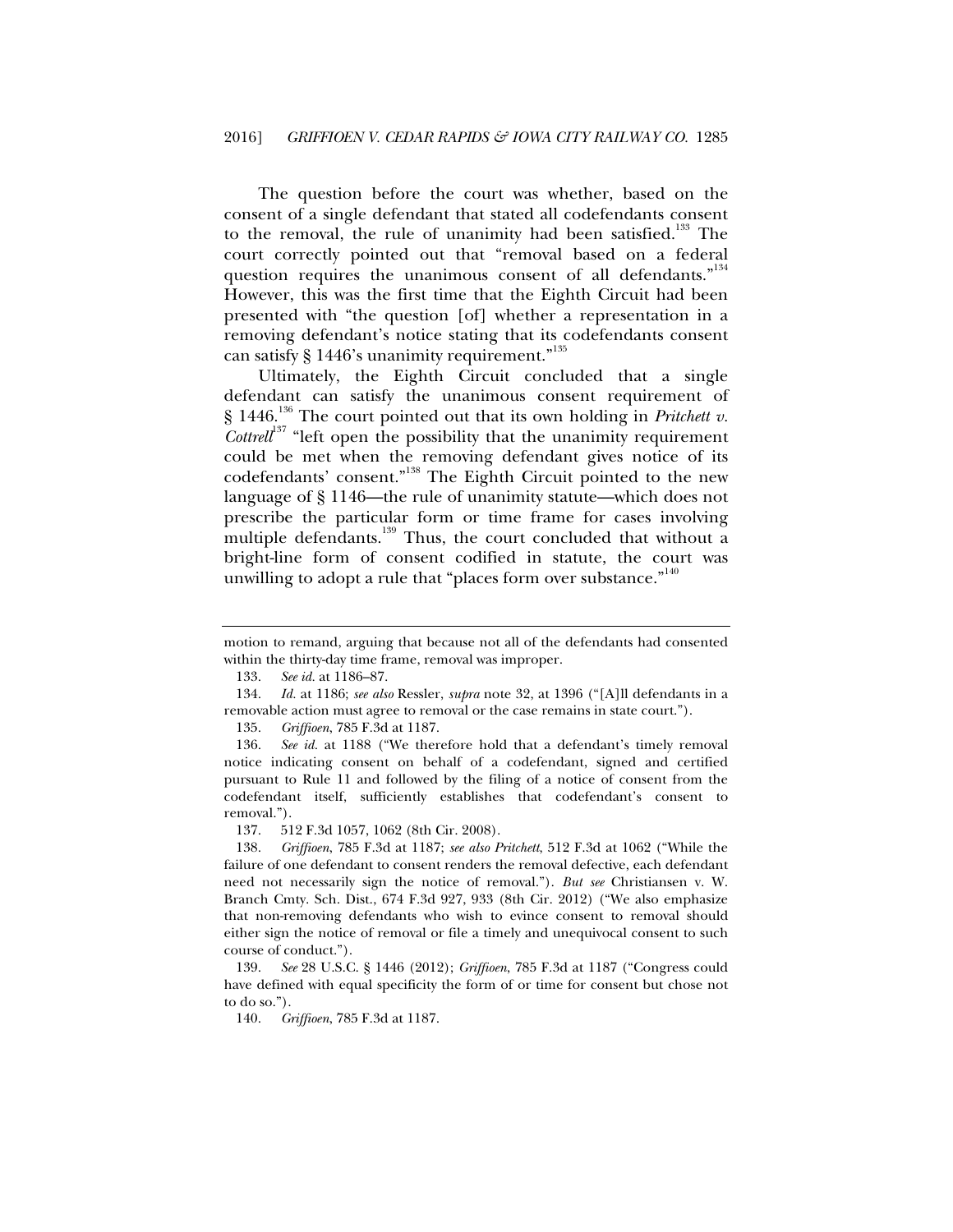Importantly, the Eighth Circuit court also pointed to policy considerations that supported the notion of a single defendant consenting for its codefendants.<sup>141</sup> In particular, the court reasoned that when a defendant gives consent for its codefendants in a removal action, accompanied by a local rule certification, the moving defendant subjects himself to Rule 11 sanctions.<sup>142</sup> This subjection to sanctions provides opportunities for codefendants "to alert the court to any falsities in the removing defendant's notice serve as safeguards to prevent removing defendants from making false representations of unanimous consent and forcing codefendants into a federal forum against their will." $143$ 

## IV. ANALYSIS

The court in *Griffioen* correctly decided the question of whether, under § 1446, a single defendant can give consent for all defendants in a multi-defendant action.<sup>144</sup> However, the court in *Griffioen* neglected to delve deep enough into the underlying reasons for allowing a sole defendant to give consent. Using statutory interpretation to a greater extent than the court in *Griffioen*, § 1446 does not require all defendants to individually express their consent to removal.<sup>145</sup> Perhaps most importantly, this analysis will address the ethical considerations that an attorney is subjected to under the Model Rules of Professional Conduct that the court could have used to further support its holding.<sup>140</sup>

## *A. Statutory Interpretation*

Prior to the enactment of the Federal Courts Jurisdiction and Venue Clarification Act of 2011, § 1446 did not codify the rule of unanimity set forth in *Chicago Rock Island*. 147 Instead, the language

 <sup>141.</sup> *See id.* ("Furthermore, we believe that policy considerations support the validity of the consent in the circumstances of this case.").

 <sup>142.</sup> *Id.* at 1187–88; *see* FED. R. CIV. P. 11.

 <sup>143.</sup> *Griffioen*, 785 F.3d at 1187.

 <sup>144.</sup> *See id.* at 1188 ("We therefore hold that a defendant's timely removal notice indicating consent on behalf of a codefendant, signed and certified pursuant to Rule 11 and followed by the filing of a notice of consent from the codefendant itself, sufficiently establishes that codefendant's consent to removal.").

 <sup>145.</sup> *See infra* Section IV.A.

 <sup>146.</sup> *See infra* Section IV.B.

 <sup>147.</sup> *See* H.R. REP. NO. 112-10, at 13 (2011) ("New subparagraph (b)(2)(A)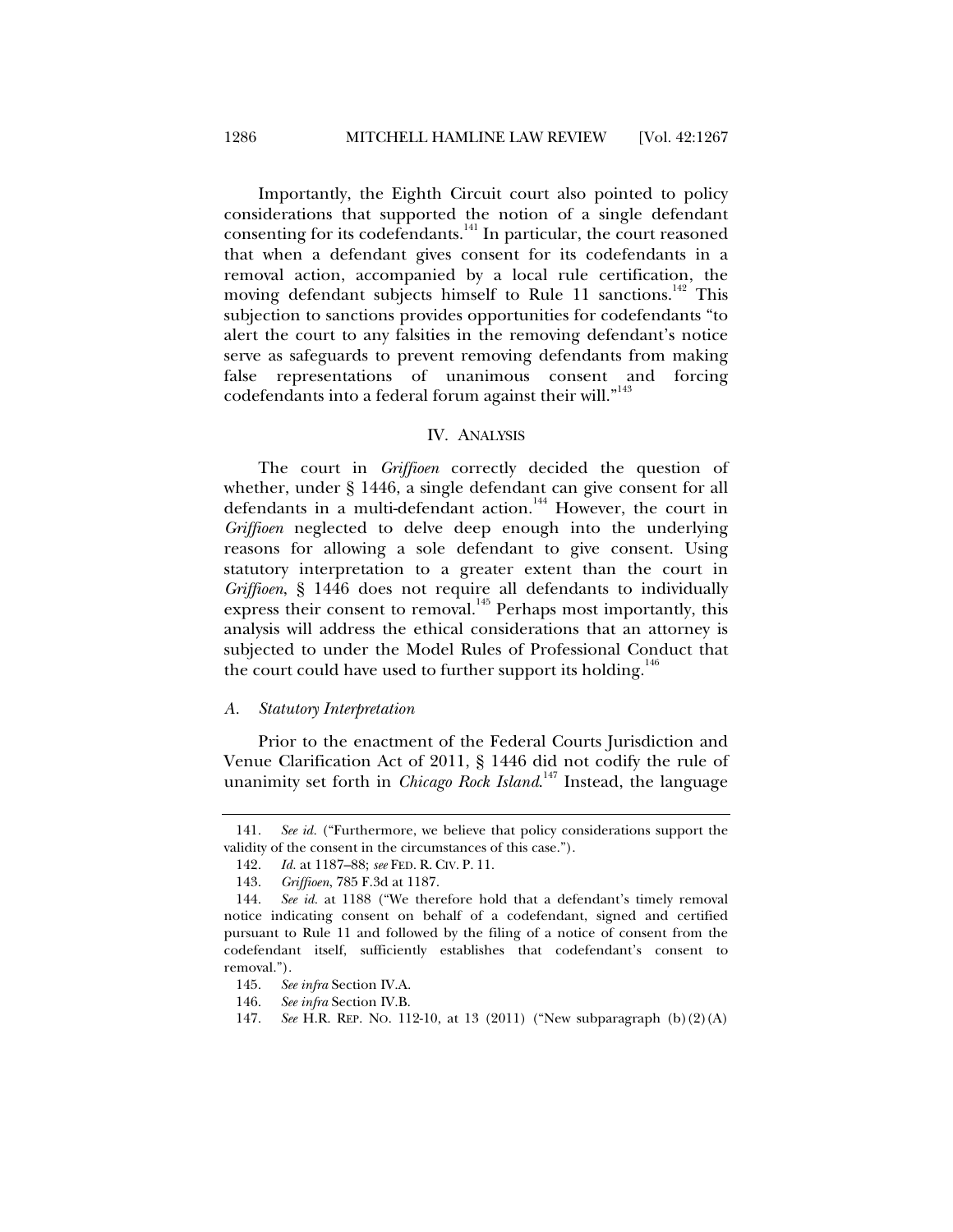of the former § 1446 simply stated that "[a] defendant or defendants desiring to remove any civil action" must file a "notice of removal signed pursuant to Rule 11 of the Federal Rules of Civil Procedure."<sup>148</sup> Thus, there was no statutory language that addressed the requirement that all defendants must consent to removal.<sup>149</sup> Conversely, the current statute expressly codifies the rule of unanimity, as the court correctly points out.<sup>150</sup> By applying statutory interpretation to the new § 1446, it is clear that the Eighth Circuit court in *Griffioen* decided correctly.

In general, "[s]tatutory interpretation is the process of determining the meaning of a legislative act called a statute."<sup>151</sup> To help interpret a statute, courts have developed numerous "canons of construction" to resolve ambiguities.<sup>152</sup> "An advantage of the canons of construction is that they provide some convenient and fairly uniform approaches for interpreting words."<sup>153</sup>

As a general starting point of statutory interpretation, courts look at the *plain meaning* of the words in a statute.<sup>154</sup> The plain

149. *See id.*; *supra* notes 32–35 and accompanying text.

150*. See* 28 U.S.C. § 1446(b)(2)(A) (2012); Griffioen v. Cedar Rapids & Iowa City Ry. Co., 785 F.3d 1182, 1187 (8th Cir. 2015).

 151. LINDA D. JELLUM, MASTERING STATUTORY INTERPRETATION 4 (2d ed. 2013); *see also* RONALD B. BROWN & SHARON J. BROWN, STATUTORY INTERPRETATION: THE SEARCH FOR LEGISLATIVE INTENT 4 (2d ed. 2011) ("Interpreting the statute is the process of figuring out what the statute means.").

 152. *See* Vaidyanathan v. Seagate U.S. LLC, 691 F.3d 972, 977 (8th Cir. 2012) ("But if the statute is ambiguous—that is, if it is susceptible to more than one reasonable interpretation—we apply canons of construction to discern the legislature's intent." (citing Brayton v. Pawlenty, 781 N.W.2d 357, 363 (Minn. 2010))); David Kurzweil, *Criminal and Civil Rico: Traditional Canons of Statutory Interpretation and the Liberal Construction Clause*, 30 COLUM. J.L. & SOC. PROBS. 41, 47–48 (1996) ("[V]arious canons of construction have evolved that help judges to resolve ambiguities in the countless statutes that are plagued by poor draftsmanship and oversight or that intentionally avoid thorny issues.").

153. K.K. DuVivier, *The Volley of Canons*, 26 COLO. LAW. 59, 59 (1997).

 154. *See* Reves v. Ersnt & Young, 507 U.S. 170, 177 (1993) ("In determining the scope of a statute, we look first to its language. If the statutory language is

codifies the well-established 'rule of unanimity' for cases involving multiple defendants. Under that rule, which is generally traced to the Supreme Court decision in *Chicago, Rock Island & Pacific Railway v. Martin*, 178 U.S. 245, 251 (1900), all defendants who have been properly joined and served must join in or consent to removal."); Kotlik, *supra* note 65, at 261 ("The rule of unanimity *is a common-law rule* that requires all defendants join in the removal of the action." (emphasis added)).

 <sup>148. 28</sup> U.S.C. § 1446(a) (2006).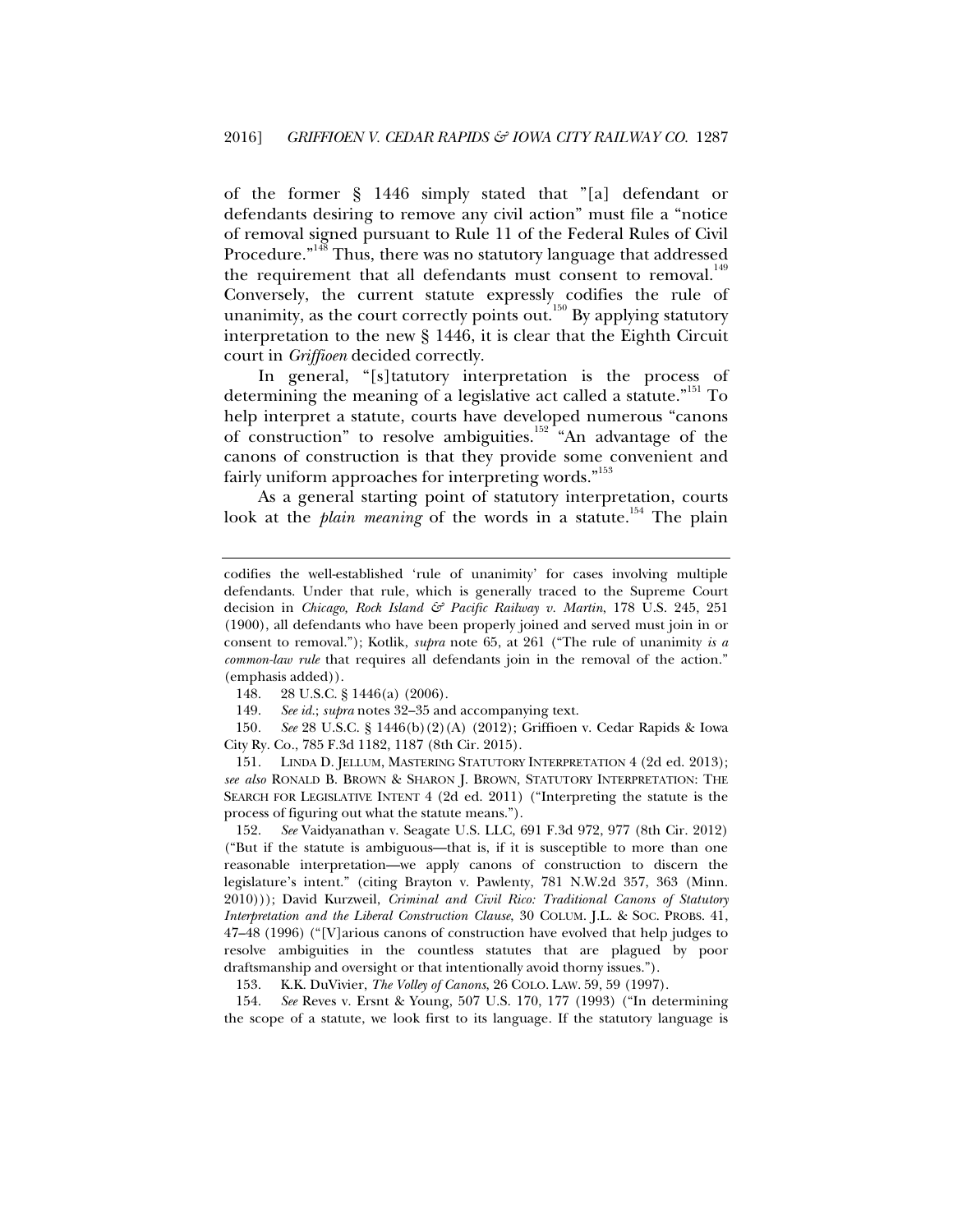meaning canon of construction is a judge-made theory of interpreting a statute that asks the court to "ignore legislative history if the meaning of a statute is plain on its face.<sup> $n_{155}$ </sup> In other words, the court determines if the statute can be read unambiguously by looking at the actual language of the statute.<sup>156</sup> Dictionaries are a common tool for aiding in the determination of the plain meaning of a word in a statute.<sup>157</sup> Applying this tool to the case in *Griffioen*, 158 the court could have looked at the plain meaning of the word "join" found in §  $1446$ .<sup>159</sup> "Join" is defined as "put[ting] or bring[ing] together so as to form a unit."<sup>160</sup> Albeit a weaker argument, an argument could nonetheless be made that, by Union Pacific vouching for the Stickle defendants' consent, Union Pacific effectively "put" the Stickle defendants in the consenting unit. However, it is unlikely that the court would have decided this way, as "join" may still be seen as ambiguous.

As an alternative to using the plain meaning canon of construction or other canons to determine the legislature's intent in enacting a particular statute, the purpose approach is a common tool.<sup>161</sup> Under the purpose approach, the court first looks at the type of problem that the enacted legislation sought to remedy.<sup>162</sup> Once the problem has been identified, the next step is to

unambiguous, in the absence of 'a clearly expressed legislative intent to the contrary, that language must ordinarily be regarded as conclusive.'" (quoting United States v. Turkette, 452 U.S. 576, 580 (1981))).

 <sup>155.</sup> Bradley C. Karkkainen, *"Plain Meaning": Justice Scalia's Jurisprudence of Strict Statutory Construction*, 17 HARV. J.L. & PUB. POL'Y 401, 433 (1994).

 <sup>156.</sup> CBS Inc. v. Prime Time 24 Joint Venture, 245 F.3d 1217, 1224 (11th Cir. 2001).

 <sup>157.</sup> *See* JELLUM, *supra* note 151, at 82 ("Most commonly today judges turn to their own understanding of a word's meaning or to dictionaries."); *see also*  Ziperstein v. Tax Comm'r, 423 A.2d 129, 133 (Conn. 1979) ("Where a statute or regulation does not define a term, it is appropriate to focus upon its common understanding as expressed in the law and upon its dictionary meaning." (citing Hearst Corp. v. State Dep't of Assessments & Taxation, 308 A.2d 679 (Md. 1973))).

 <sup>158.</sup> Griffioen v. Cedar Rapids & Iowa City Ry. Co., 785 F.3d 1182 (8th Cir. 2015).

 <sup>159. 28</sup> U.S.C. § 1446(b)(2)(A) (2012) ("When a civil action is removed solely under section 1441(a), all defendants who have been properly joined and served must *join* in or consent to the removal of the action." (emphasis added)).

 <sup>160.</sup> *Join*, MERRIAM-WEBSTER'S COLLEGIATE DICTIONARY (11th ed. 2004).

 <sup>161.</sup> BROWN & BROWN, *supra* note 151, at 47 ("The purpose approach is currently one of the most popular approaches to statutory interpretation.").

 <sup>162.</sup> *See id.* at 47–48.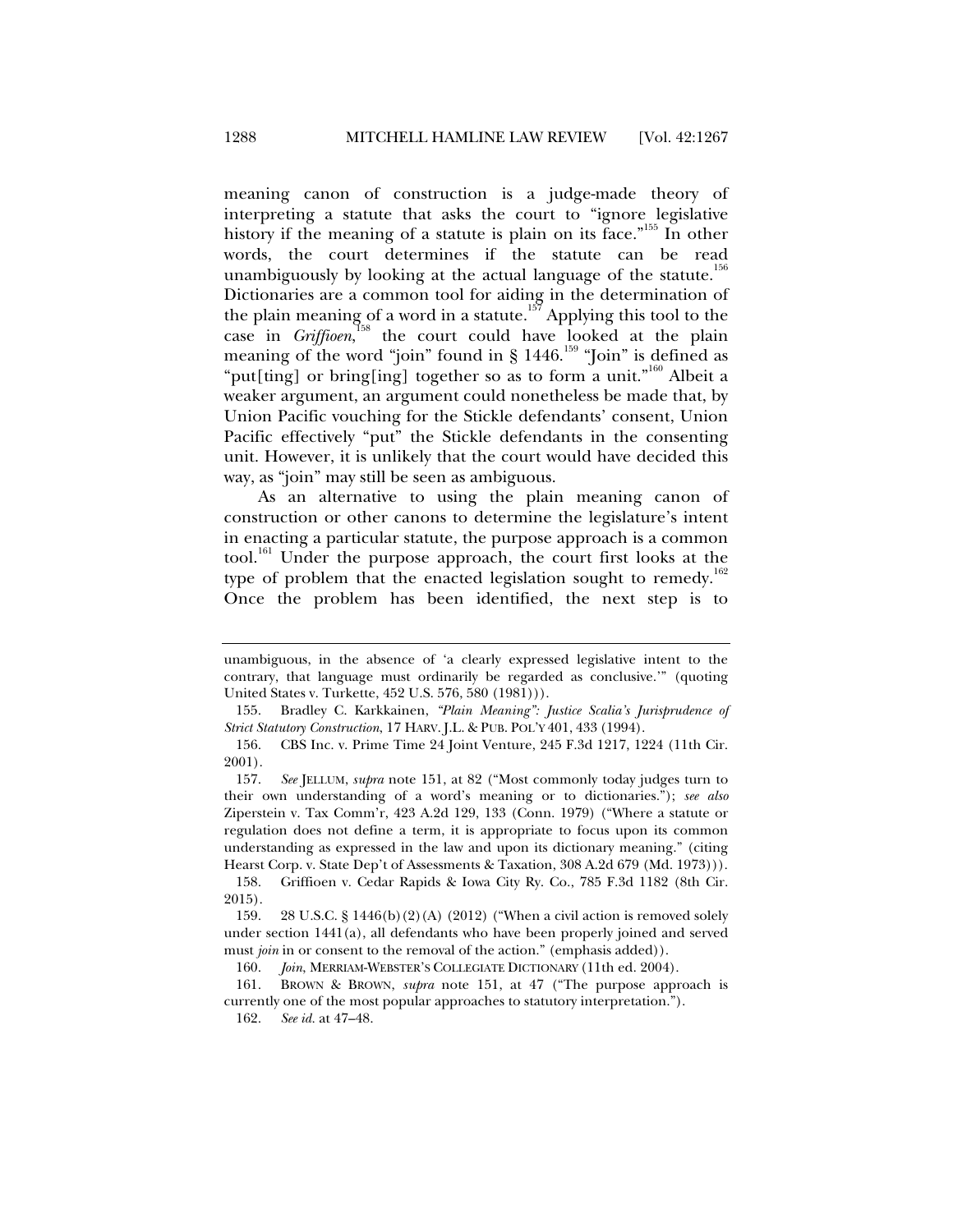determine which interpretation best accomplishes the legislature's goals.163 Applied to the *Griffioen* case, the problem that the Federal Courts Jurisdiction and Venue Clarification Act of 2011 remedied in § 1446 was the codification of the long-standing common law rule of unanimity.<sup>164</sup> Accordingly, the courts should interpret the language of § 1446's consent requirement as broadly as possible because a narrow reading of this requirement would restrict the end result of unanimity, which is what the Federal Courts Jurisdiction and Venue Clarification Act of 2011 sought to avoid.<sup>165</sup> Therefore, under the purpose approach, the consent requirement should be read to allow a single defendant to vouch for another defendant's consent in order to satisfy the rule of unanimity.

Another approach worth noting is a textualism approach. "Textualism is the treatment of the statutory text as the primary source of determining what the legislature intended. . . . Textualists point out that the legislature voted only on the statutory language; nothing else was enacted.<sup>"166</sup> Indeed, textualism is a form of interpretation that parallels very closely the plain meaning rule.<sup>167</sup> Under a textualism approach, the court looks at the words of a statute, and "makes no attempt to discern any underlying intent of the adopting legislature."168 Accordingly, under a textualism approach, the court that is trying to ascertain the legislative intent concerning the consent requirement of § 1446 cannot place a limit on what is considered proper form for giving consent because *the text* of § 1446 makes no mention about the proper way to give consent.169 The court in *Griffioen* correctly points out that the legislature had the ability to prescribe the form for giving consent,

 <sup>163.</sup> *See id.* at 48.

 <sup>164.</sup> *See* H.R. REP. NO. 112-10, at 13 (2011) ("New subparagraph (b)(2)(A) codifies the well-established 'rule of unanimity' for cases involving multiple defendants.").

 <sup>165.</sup> *See id.*

 <sup>166.</sup> BROWN & BROWN, *supra* note 151, at 52–53 (emphasis added).

 <sup>167.</sup> JELLUM, *supra* note 151, at 27 ("Textualism is sometimes called the *plain meaning theory* of interpretation because textualism is based on the *plain meaning canon* of interpretation.").

 <sup>168.</sup> FRANK B. CROSS, THE THEORY AND PRACTICE OF STATUTORY INTERPRETATION 25 (2009); *see also* JELLUM, *supra* note 151, at 27 ("Only the text goes through this process; thus, textualists believe that looking beyond the enacted text raises constitutional concerns.").

 <sup>169.</sup> *See* 28 U.S.C. § 1446(b)(2)(A) (2012).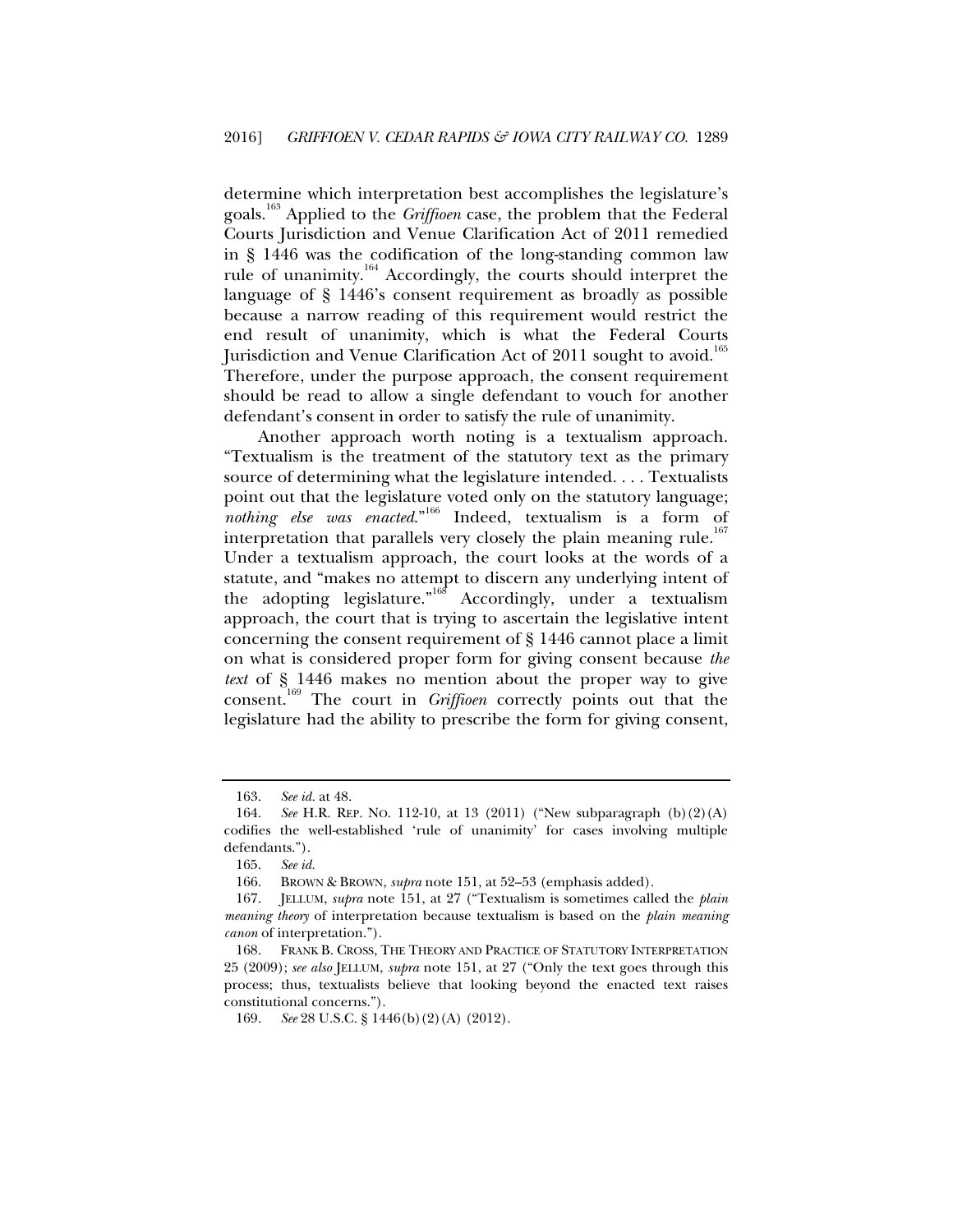but declined to do so.<sup>170</sup> The textualism approach is thus consistent with the holding in *Griffioen*.

## *B. Implications of the Model Rules of Professional Conduct*

The court in *Griffioen* points out that the possibility of Rule 11 sanctions against the attorney who is asserting that all defendants consent to removal is a policy consideration in favor of allowing a sole defendant to consent for its codefendants.<sup>171</sup> As previously discussed, this policy implication is widely used among courts that allow a sole defendant to give consent for all.<sup>172</sup> However, the court in *Griffioen* should have also examined the policy implications brought upon the attorney who gives consent as it relates to the Model Rules of Professional Conduct.

The American Bar Association is tasked with writing and editing the Model Rules of Professional Conduct.<sup>173</sup> The Model Rules of Professional Conduct serve as an ethical guide to attorneys.174 Accordingly, an attorney who violates one of the Model Rules of Professional Conduct is subjecting himself or herself to disciplinary action.<sup>175</sup> In the application of the Model Rules of Professional Conduct to the scenario in *Griffioen*, two rules are implicated.

Rule 3.1 requires an attorney to "not bring or defend a proceeding, or assert or controvert *an issue therein*, unless there is a basis in law and *fact for doing so* that is not frivolous . . . ."176 In other words, an attorney is not allowed to file a motion that is frivolous or

 <sup>170.</sup> Griffioen v. Cedar Rapids & Iowa City Ry. Co., 785 F.3d 1182, 1185–87 (8th Cir. 2015) ("Congress could have defined with equal specificity the form of or time for consent but chose not to do so.").

 <sup>171.</sup> *See id.* at 1187–88 (explaining that Rule 11 prevents defendants from making misrepresentations concerning unanimous consent).

 <sup>172.</sup> *See supra* notes 70–72 and accompanying text.

 <sup>173.</sup> *See* LISA G. LERMAN & PHILIP G. SCHRAG, ETHICAL PROBLEMS IN THE PRACTICE OF LAW 14 (2d ed. 2008).

 <sup>174.</sup> *See* Baxt v. Liloia, 714 A.2d 271, 275 (N.J. 1998) ("By this language, the ABA 'intended to make clear that the purpose of the Model Rules was to regulate lawyer conduct through the disciplinary process, not to serve as a basis for civil liability.'").

 <sup>175.</sup> *See id.*; LERMAN & SCHRAG, *supra* note 173, at 21 ("[T]he highest court in each state is ultimately responsible for enforcing its rules by disciplining lawyers who violate them.").

 <sup>176.</sup> MODEL RULES OF PROF'L CONDUCT r. 3.1 (AM. BAR ASS'N 1983) (emphasis added).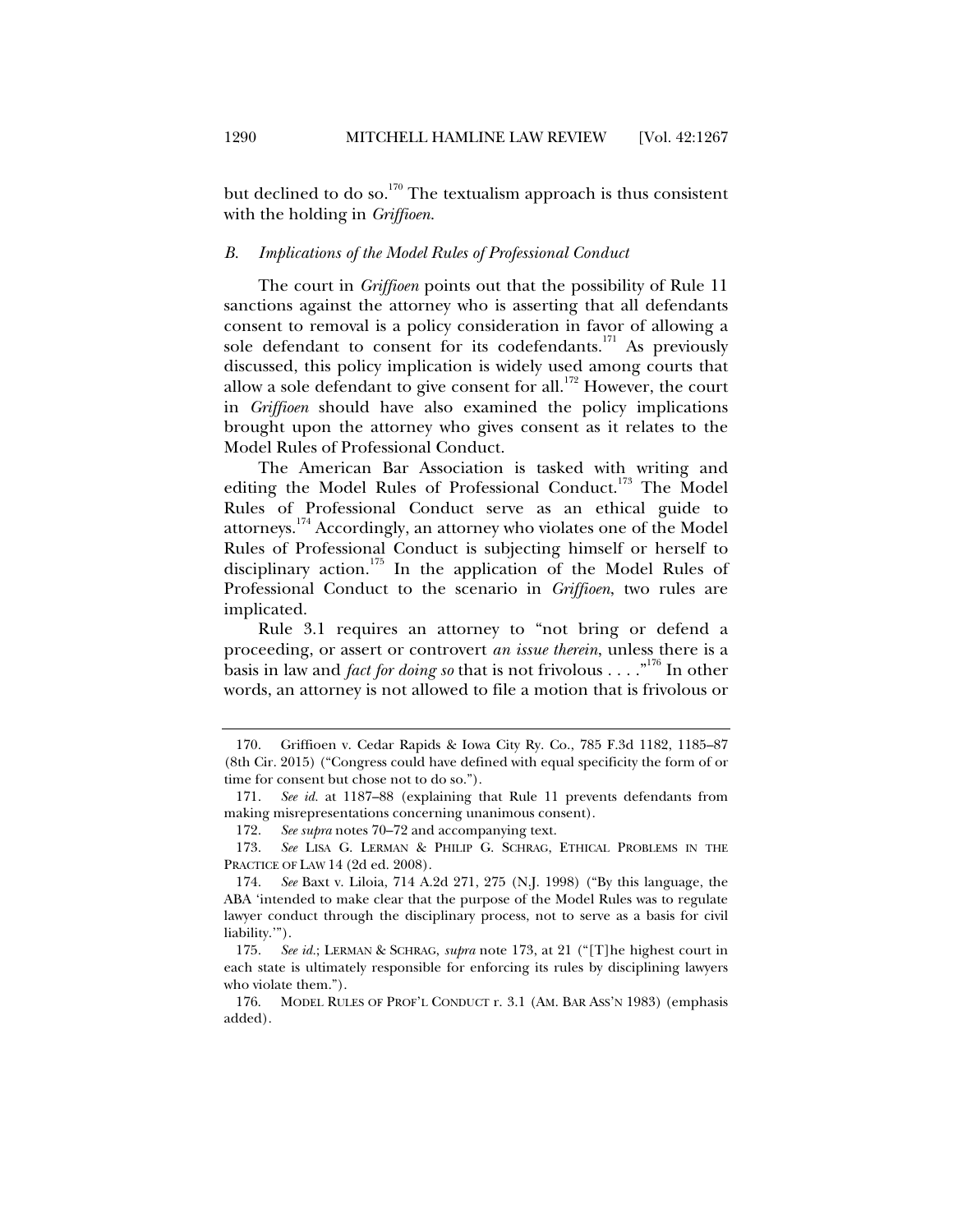obviously false.<sup>177</sup> In a way, Rule 3.1 mimics Rule 11 in the sense that an attorney is not allowed to bring a claim that is frivolous.<sup>178</sup> However, a violation of Rule 3.1 of the Model Rules of Professional Conduct has different disciplinary consequences.<sup>179</sup> Specifically, violating the Model Rules of Professional Conduct results in a bar disciplinary action, where violating Rule 11 can result in sanctions set forth by a judge.<sup>180</sup> Applied to the *Griffioen* case, there is a policy consideration that the lawyer who asserts that all defendants consent to the action is subjecting him or herself to disciplinary action by the state bar association. Similar to the policy consideration of Rule 11 to which the Eighth Circuit alludes, $181$  the threat of state bar disciplinary action for violating Rule 3.1 of the Model Rules of Professional Conduct serves as a "safeguard[] to prevent removing defendants from making false representations of unanimous consent and forcing codefendants into a federal forum against their will."<sup>182</sup>

The second rule that is applicable to the *Griffioen* case is Rule 3.3 of the Model Rules of Professional Conduct.<sup>183</sup> Rule 3.3 mandates that a lawyer shall not "knowingly *make a false statement of fact* or law to a tribunal or fail to correct a false statement of material fact or law previously made to the tribunal by the lawyer."<sup>184</sup> In other words, Rule 3.3 disallows a lawyer from making a false statement to the court.<sup>185</sup> The rule requires the lawyer to make

 181. *See* Griffioen v. Cedar Rapids & Iowa City Ry. Co., 785 F.3d 1182, 1187 (8th Cir. 2015).

 <sup>177.</sup> *See* James W. MacFarlane, *Frivolous Conduct Under Model Rule of Professional Conduct 3.1*, 21 J. LEGAL PROF. 231, 231 (1996); Richard P. Mauro, *The Chilling Effect that the Threat of Sanctions Can Have on Effective Representation in Capital Cases*, 36 HOFSTRA L. REV. 417, 427–28 (2007) (explaining that "[a] 'frivolous' claim is generally thought to be one which is 'obviously false on the face of the pleading.'" (quoting Monroe H. Freedman, *The Professional Obligation to Raise Frivolous Issues in Death Penalty Cases*, 31 HOFSTRA L. REV. 1167, 1171 (2003))).

 <sup>178.</sup> *Compare* MODEL RULES OF PROF'L CONDUCT 3.1, *with* FED. R. CIV. P. 11.

 <sup>179.</sup> *See* LERMAN & SCHRAG, *supra* note 173, at 602.

 <sup>180.</sup> *See id.* ("Violation of Rule 3.1 can result in bar disciplinary action against an attorney. A violation of FRCP 11 is punished not by the state bar but by the judge in the civil action, and it can result in nonmonetary directives or monetary sanctions against a lawyer or a party.").

 <sup>182.</sup> *Id.* 

 <sup>183.</sup> MODEL RULES OF PROF'L CONDUCT 3.3.

 <sup>184.</sup> *Id.* (emphasis added).

 <sup>185.</sup> LERMAN & SCHRAG, *supra* note 173, at 606 ("Rule 3.3(a)(1) bars false statements to courts by lawyers themselves, as opposed to false testimony by clients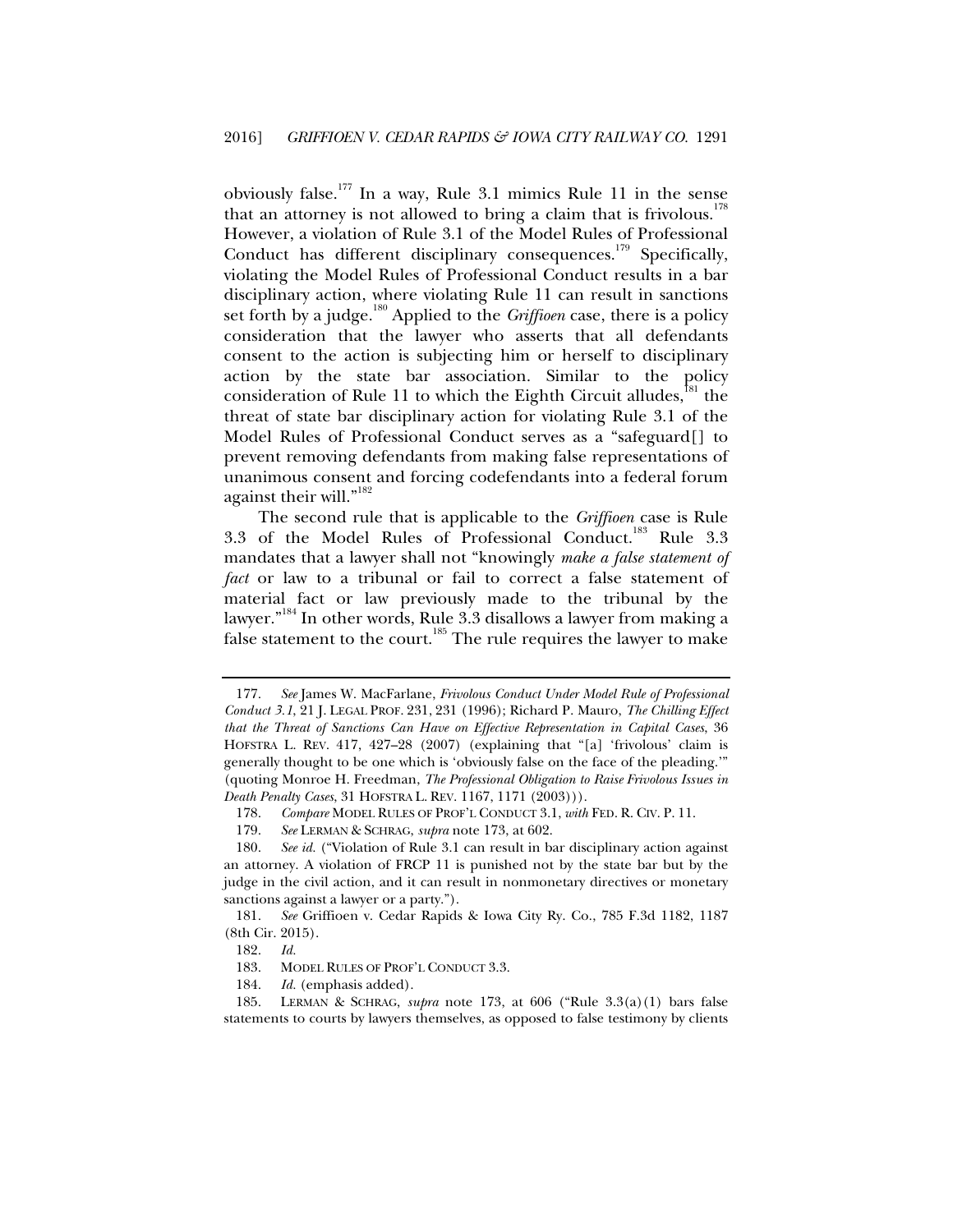assertions that he or she knows to be true, or believes to be true based on a "diligent inquiry."<sup>186</sup>

Similar to the application of Rule 3.1 of the Model Rules of Professional Conduct, Rule 3.3, if violated, subjects the attorney to discipline by the state bar association.<sup>187</sup> Therefore, allowing an attorney to sign an affidavit which purports to give consent for all codefendants should be allowed under § 1446 because of the threat of discipline from the state bar association under Rule 3.3.<sup>188</sup> Similar to the threat of Rule 11 sanctions under the Federal Rules of Civil Procedure, an attorney is certifying that the allegations set forth in a motion are true and should therefore suffice as consent of all the parties.

## *C. The Possibility for Misuse*

Although the Eighth Circuit was correct in its application of § 1446, the doors for misuse have nonetheless been opened as a result of this holding.<sup>189</sup> Under the vouching rule, which the Eighth Circuit effectively adopted with its holding,<sup>190</sup> the potential for forcing a codefendant into federal court is heightened because a sole defendant could intentionally misrepresent to the court that all defendants consented to removal, thereby forcing a codefendant into federal court.<sup>191</sup> This is one of the particular problems that the rule of unanimity seeks to redress.<sup>192</sup> It is true

or other witnesses.").

 <sup>186.</sup> MODEL RULES OF PROF'L CONDUCT 3.3 cmt. 3 ("However, an assertion purporting to be on the lawyer's own knowledge, as in an affidavit by the lawyer or in a statement in open court, may properly be made only when the lawyer knows the assertion is true or believes it to be true on the basis of a reasonably diligent inquiry.").

 <sup>187.</sup> *See* LERMAN & SCHRAG, *supra* note 173, at 602.

 <sup>188.</sup> *See supra* notes 179–82 and accompanying text.

 <sup>189.</sup> Creekmore v. Food Lion, Inc., 797 F. Supp. 505, 509 (E.D. Va. 1992) ("To allow one party, through counsel, to bind or represent the position of other parties without their express consent to be so bound would have serious adverse repercussions, not only in removal situations but in any incident of litigation.").

 <sup>190.</sup> *See supra* notes 67–68 and accompanying text.

 <sup>191.</sup> Prescott, *supra* note 21, at 265.

 <sup>192.</sup> *See* Sansone v. Morton Mach. Works, Inc., 188 F. Supp. 2d 182, 184 (D.R.I. 2002) ("Other purposes are to eliminate the risk of inconsistent state and federal adjudications, and to prevent one defendant from imposing his choice of forum upon other unwilling defendants and an unwilling plaintiff."); Spillers v. Tillman, 959 F. Supp. 364, 369 (S.D. Miss. 1997) (explaining that the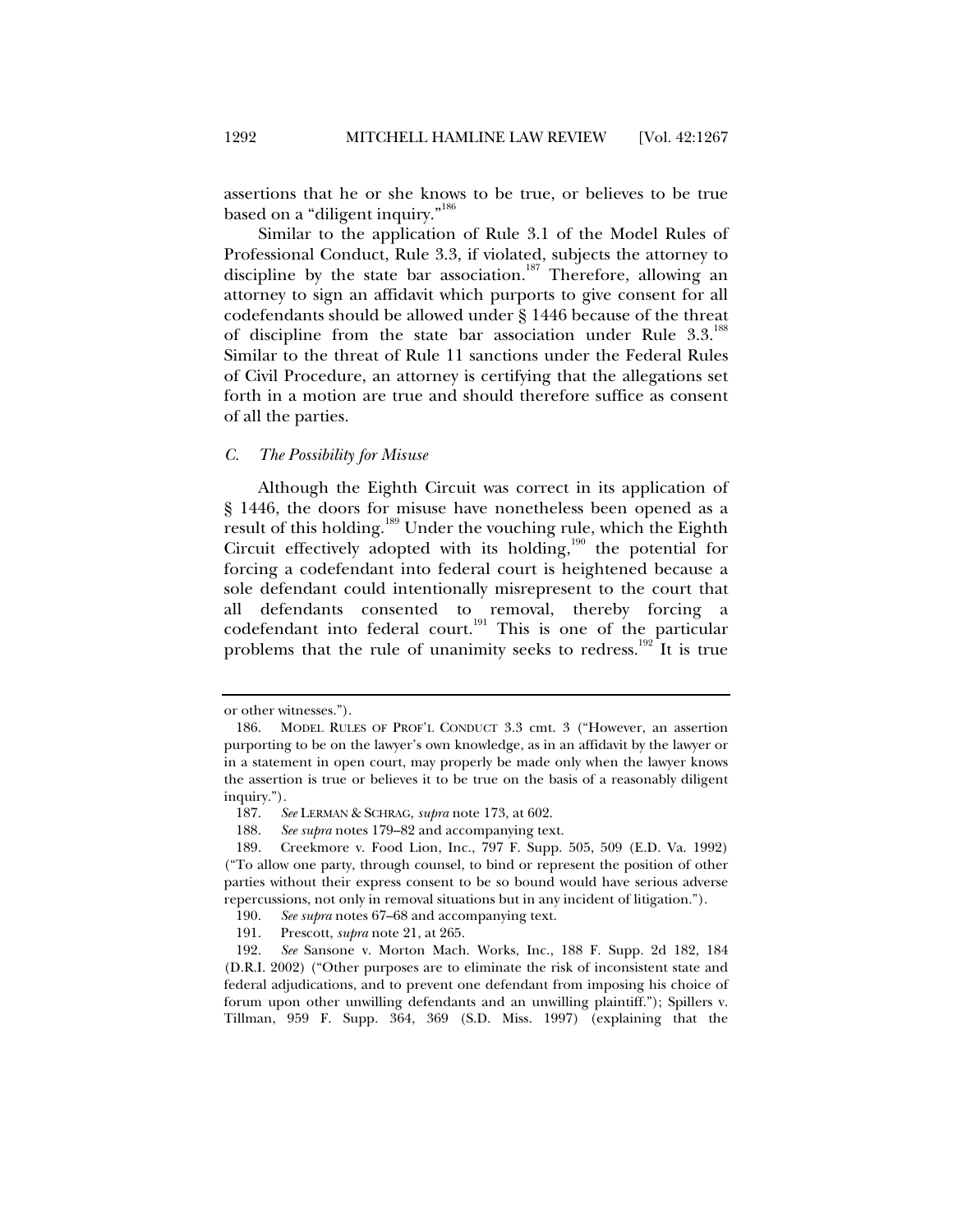that in a situation where an unwilling defendant is forced into federal court because of misrepresentation, the unwilling defendant can seek to have the case remanded to state court.<sup>19</sup> However, remanding a case to state court can involve problems both with the federal court and the state court.<sup>194</sup> Moreover, the unwilling defendant may decide not to file a motion to remand to state court.<sup>195</sup> This decision could be based on a number of factors, including the probability of success, time constraints, cost of court filings, attorney's fees, or the result of the significant delay associated with remanding an action to state court.<sup>196</sup> Contrary to the vouching rule, the independent-and-unambiguous rule allows a defendant to easily point out that removal to federal court is not appropriate because the non-consenting defendant did not file his or her individual consent to removal.<sup>197</sup>

## V. CONCLUSION

In *Griffioen*, the court was presented with a difficult question: whether a sole defendant, who files a motion to remove to federal court, may give consent for its codefendants when that sole defendant signs a local rule certification that subjects the sole defendant to Rule 11 sanctions.<sup>198</sup> Since the common law rule of unanimity was first formed in the United States in 1900, the circuit courts have been at odds with each other regarding the proper

<sup>&</sup>quot;[a]pplication of the unanimity rule to federal question cases . . . prevents one defendant from imposing his choice of forum upon other unwilling defendants . . . ."); Prescott, *supra* note 21, at 265.

 <sup>193.</sup> *See* 28 U.S.C. § 1446(d) (2012); Harper v. AutoAlliance Int'l Inc., 392 F.3d 195, 202 (6th Cir. 2004) (explaining that the non-consenting defendant could remand the case to state court if the defendant did not, in fact, consent to removal in the first place).

 <sup>194.</sup> *See* Rebecca Martin, *New Problems with Removal and the ALI*, 54 U. KAN. L. REV. 489, 502–05 (2006) ("[I]nitially federal district courts began to assert in dicta and holdings the power to remand entire federal question cases that had been removed from state courts. Later, numerous circuit courts wrote opinions that asserted that they in fact did not have the discretion to remand whole cases that included federal questions to state court. Instead, these courts argued that the discretion to remand cases to state court was limited.").

 <sup>195.</sup> *See* Prescott, *supra* note 21, at 265.

 <sup>196.</sup> *Id.*

 <sup>197.</sup> *See id.* at 252.

 <sup>198.</sup> *See* Griffioen v. Cedar Rapids & Iowa City Ry. Co., 785 F.3d 1182, 1185–87 (8th Cir. 2015).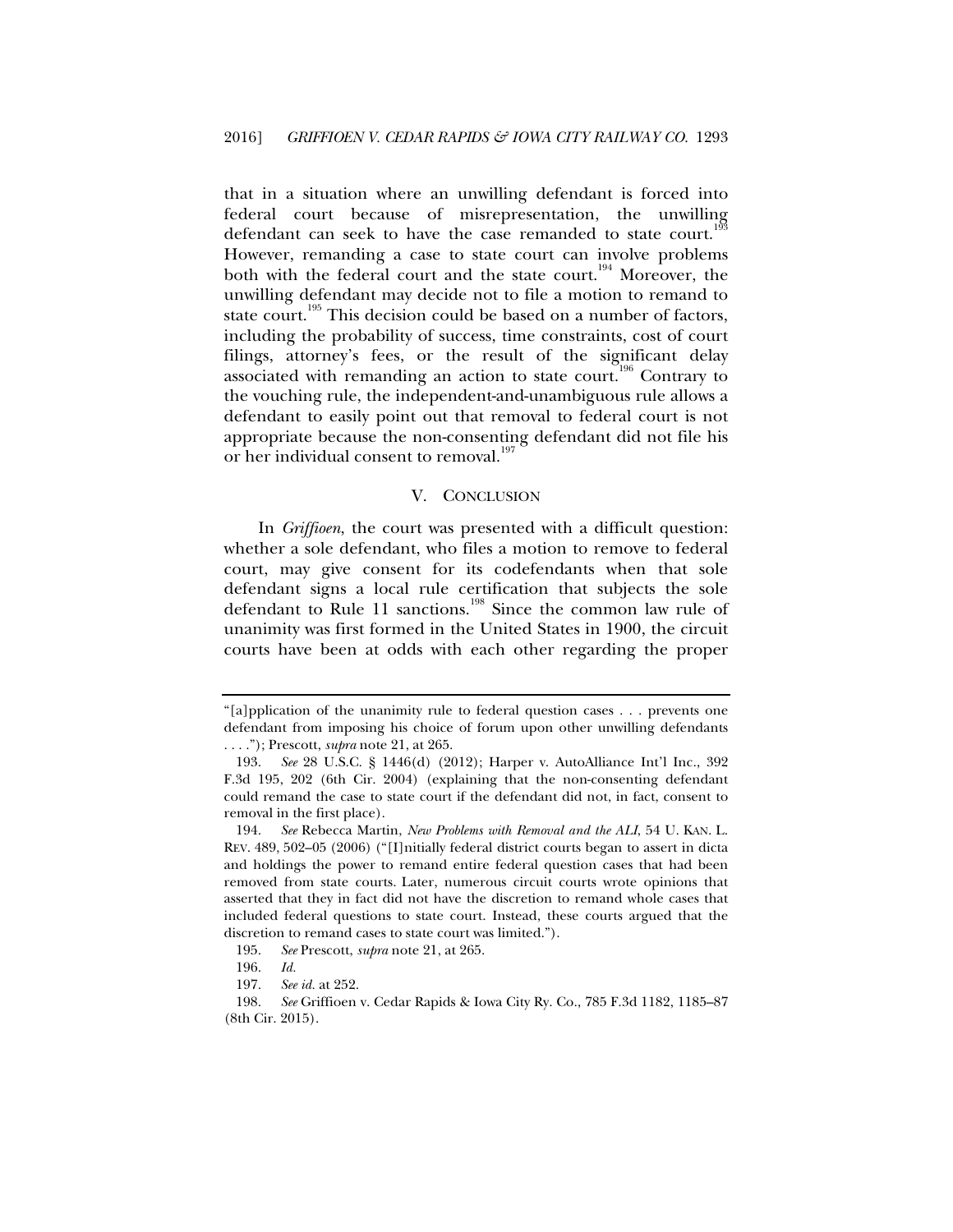form for consenting to removal to federal court.<sup>199</sup> The enactment of the Federal Courts Jurisdiction and Venue Clarification Act of 2011, which codified the rule of unanimity, $200$  makes no mention of the proper way to give consent.<sup>201</sup> Correctly, the court reasoned that through one of the canons of interpretation—legislative intent— Congress could have specified the form of consent required for a defendant who joins in the removal.<sup>202</sup> Analyzing legislative intent —using plain meaning, the purpose approach, and textualism shows that the court's analysis was further substantiated. The court in *Griffioen* could have analyzed another policy implication—an attorney's ethical challenges in terms of the Model Rules of Professional Conduct. The application of the Model Rules of Professional Conduct to the lawyers who sign and certify the notice of removal pursuant to Rule 11 importantly supports the theory that a single defendant may give consent for its codefendants.<sup>203</sup> This is shown by the threat of state bar disciplinary actions imposed on an attorney who violates one of the Model Rules of Professional Conduct.<sup>204</sup> In a sense, the threat of bar disciplinary actions mimics the policy implication for allowing a sole defendant to give consent for its codefendants brought about by Rule 11 of the Federal Rules of Civil Procedure.<sup>205</sup> Additionally, the policy implications of Rule 11 support the notion that a defendant may vouch for consent of its codefendants, subject to a local rule certification that may implicate sanctions.<sup>206</sup>

In sum, the Eighth Circuit accurately analyzed § 1446 and the consent requirement. However, the holding in *Griffioen* could nonetheless lead to a misuse of the removal statute in an attempt to force a defendant into federal court.<sup>207</sup> Until the exact form of consent is codified in statute, the consent requirement of the rule

 <sup>199.</sup> *See supra* Section II.C.

 <sup>200.</sup> *See* Federal Courts Jurisdiction and Venue Clarification Act of 2011, Pub.

L. No. 112-63, 125 Stat. 758 (codified as amended at 28 U.S.C. § 1446).

 <sup>201.</sup> *See id.*

 <sup>202.</sup> *See Griffioen*, 785 F.3d at 1187 ("Congress could have defined with equal specificity the form of or time for consent but chose not to do so."); *supra* notes 168–70 and accompanying text.

 <sup>203.</sup> *See supra* notes 176–88 and accompanying text.

 <sup>204.</sup> *See supra* notes 176–88 and accompanying text.

 <sup>205.</sup> *See supra* note 178 and accompanying text.

 <sup>206.</sup> *See Griffioen*, 785 F.3d at 1187.

 <sup>207.</sup> *See supra* notes 189–96 and accompanying text.